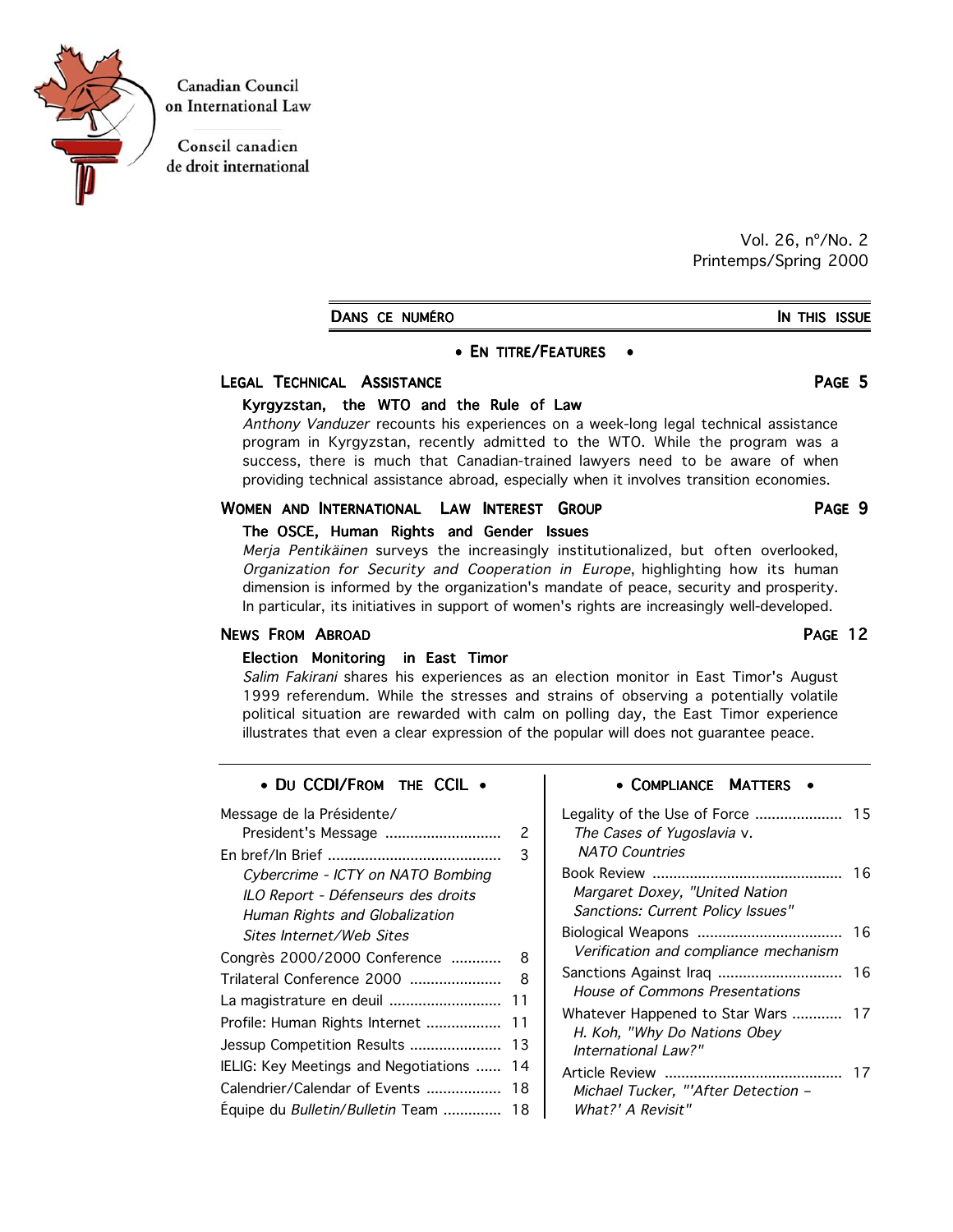## **Message de la Présidente** President's Message

Je veux remercier tous ceux qui ont rempli le formulaire de bottin des membres inclus avec le dernier numéro du *Bulletin*. Pour ceux qui en avaient l'intention et ont oublié, ou qui ont perdu le formulaire, nous joignons une autre copie. Jusqu'à maintenant, nous avons reçu environs 75 réponses seulement. À moins que nous obtenions au moins un taux de réponse de 75% (environs 250-275), nous ne pourrons pas poursuivre cette initiative. Le bottin aurait plusieurs buts - non seulement comme outil de référence pour d'autres membres, mais également d'exemple utile de notre adhésion diverse quand nous cherchons des fonds supplémentaires auprès des ministères gouvernementaux et des cabinets juridiques. Je vous assure que nous ne vendrons pas notre liste d'adhésion mais notre liste d'adhésion peut aider à nous vendre!

Si nous ne recevons pas un nombre suffisant de réponses vers la fin d'août 2000 nous devrons retarder la production du répertoire jusqu' à l'année de l'adhésion 2000-2001 et essayer de rassembler des formulaires de bottin pendant notre Congrès annuel en octobre 2000. Je vous encourage à prendre le temps de compléter le formulaire et à l'envoyer par télécopieur ou poste aussitôt que possible.

À propos de notre Congrès annuel, les préparatifs pour celui de cette année se poursuivent extraordinairement bien. Le comité organisateur du congrès, sous la conduite de Bruce Stockfish, a les choses bien en main et vous pouvez prévoir une expérience animée, instructive et collégiale du 26 au 28 octobre 2000 à Ottawa.

Le Congrès de cette année continuera la tradition du jeudi soir, vendredi et samedi au Chateau Laurier. D'un autre coté il franchira un nouveau pas en incluant un programme d'une journée entier le samedi. J'attends avec intérêt d'y voir un bon nombre entre vous et d'avoir l'occasion de discuter de l'excellent rapport sur le futur du CCDI qui est d'une importance principale pour la vitalité et la pertinence continuelles de notre organisation.

En conclusion, vous trouverez inclus avec ce numéro du *Bulletin* un formulaire de renouvellement d'adhésion pour l'année 2000-2001. Traditionnellement les mois d'été sont une période de 'revenu lent' pour le CCDI et ceux parmi vous qui renouvelez votre adhésion un peu plus tôt qu'octobre nous

I want to thank those of you who took the time to complete the directory form included with the last issue of the *Bulletin*. For those who meant to and forgot, or misplaced the form, we are enclosing a copy again. At this point we have only received approximately 75 responses. Unless we get at least a 75% response rate (approximately 250-275) we will not be able to pursue this initiative. The directory would serve a number of purposes - not only as a reference tool for other members, but also as a useful example of our diverse membership when we go out fund raising to government departments and law firms. We will not, I assure you, be selling our membership list, but our membership list can help to sell us!

If we do not receive a sufficient number of responses by the end of August 2000 however we will have to delay production of the Directory until the 2000-2001 membership year and try to collect Directory forms during our Annual Conference in October 2000. I encourage you to take the time to complete and fax or mail in the directory form now rather than later.

Speaking of our annual conference, the arrangements for this year's is proceeding extraordinarily well. The Conference Organizing Committee, under the able leadership of Bruce Stockfish, has matters well in hand and you can anticipate a lively, informative and collegial experience in Ottawa from October 26 to 28, 2000.

This year's Conference will in some ways continue tradition as we move back to the Thursday evening, Friday and Saturday format at the Chateau Laurier venue. In other ways it will break new ground by including a full day programme on the Saturday. I look forward to seeing many of you there and having the opportunity to discuss the excellent report on the future of the CCIL which is of key importance to the continuing vitality and relevance of our organization.

Finally, you will find included with this edition of the Bulletin a membership renewal form for the 2000- 2001 membership year. Traditionally the summer months are a 'slow income' period for the CCIL and any of you who renew your membership a little earlier than October provide us a very useful financial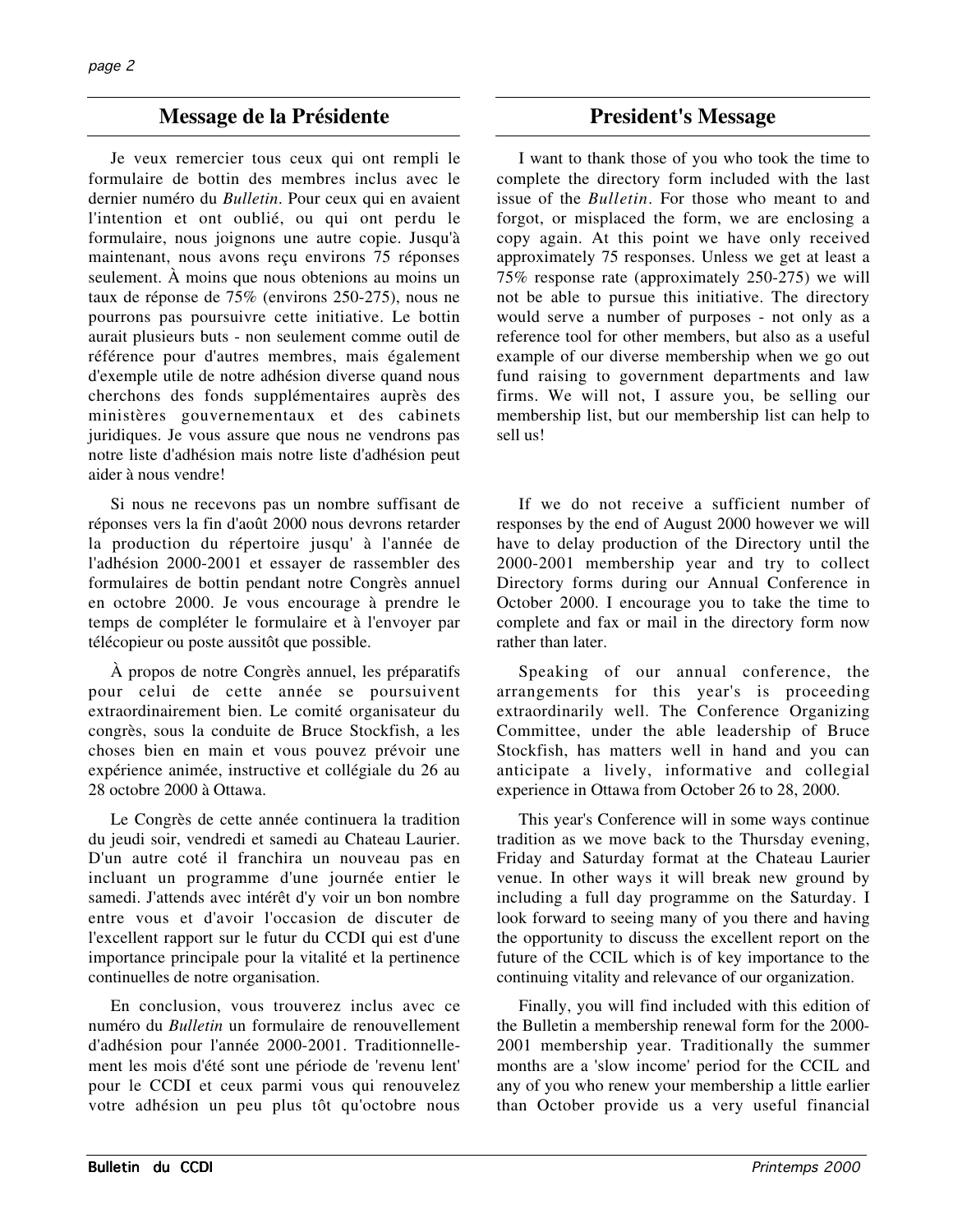fournissent un coussin financier très utile. Même 20- 30 renouvellements en avance peuvent aider à nous éviter de prendre de notre capital pour le 'financement de passerelle' jusqu'à ce que la majeure partie de nos renouvellements d'adhésion arrive plus tard cet été. Tous les paiements en avance seront automatiquement déduits cette automne de vos frais d'inscriptions du Congrès.

cushion. Even 20-30 early renewals can help to avoid us dipping into our capital for 'bridge financing' until the bulk of our membership renewals come in. Any early payments will be automatically deducted this fall from your conference registration fees.

**Kim Carter** Présidente / President

## **En Bref In Brief**

## **CONSEIL DE L'EUROPE: CYBERCRIME**

Le *Conseil de L'Europe* a rendu public le 27 avril un "projet de convention sur la cybercriminalité" visant à combattre, entre autres, le piratage informatique et les dispositifs qui le rendent possible. Une fois adopté, la convention sera le premier traité international à s'intéresser, sous l'angle du droit pénal et procédures criminelles, aux différents types de comportements delicteux, visant des systèmes, réseaux et données informatiques ainsi qu'à d'autres abus de même nature. Le texte, qui sera contraignant, a pour but d'harmoniser les législations nationales en la matière, d'intensifier les enquêtes et de permettre une coopération efficace entre les autorités des différents États. Il devrait être finalisé par un groupe d'experts d'ici décembre 2000 et le Comité des Ministres pourrait l'adopter et l'ouvrir à la signature à l'automne 2001. L'annonce du projet et le texte se trouve à:

<http://conventions.coe.int/treaty/FR/ cadreprojets.htm>

## **ICTFY REPORT ON NATO BOMBING**

In early June, 2000 Carla Del Ponte, Chief Prosecutor for the *International Criminal Tribunal for the former Yugoslavia* (ICTY), took the extraordinary step of making public the final report of a Committee established on May 1999 to investigate whether NATO's 1999 bombing campaign against Yugoslavia violated international law, amounting perhaps even to crimes against humanity. The Committee did not address the question of whether NATO's use of force was illegal, leaving that issue to the *International Court of the Justice*. Rather, it focused on the acts committed during the campaign, and whether the allegations made against NATO

were credible and well-established enough to provide a sufficient basis to proceed with a criminal prosecution.

The Committee reviewed extensive documentation to address complaints involving 21 incidents during the bombing, covering such issues as environmental damage, the use of depleted uranium and cluster bombs, target selection, casualty figures and six specific incidents (the bombing of the Chinese Embassy, etc.).

Accepting as accurate information provided by NATO in public records and in interviews, the ICTY Committee found no basis in law to recommend that prosecution be commenced, concluding that more indepth investigations would be unlikely to produce sufficient evidence to support a conviction. While acknowledging that NATO had made mistakes and had committed errors of judgment, these did not, in the opinion of the Committee, warrant criminal prosecution. On the basis of the Committee's recommendation, Carla Del Ponte announced to the UN Security Council on June  $2<sup>nd</sup>$  that there would be no criminal investigation into any aspect of NATO's air campaign against Yugoslavia. The Committee's full report is at: <http://www.un.org/icty/latest.htm>.

## **ILO REPORT: "YOUR VOICE AT WORK"**

The International Labour Organization has released the first 'global report', entitled "Your Voice at Work", required by the ILO *Declaration on Fundamantal Rights and Principles at Work*. The report examines trends in relation to world-wide compliance with rights of freedom of association and collective bargaining, codified in two widely-ratified ILO Conventions (C87 & C98), and part of the eight ILO Conventions which constitute the core interna-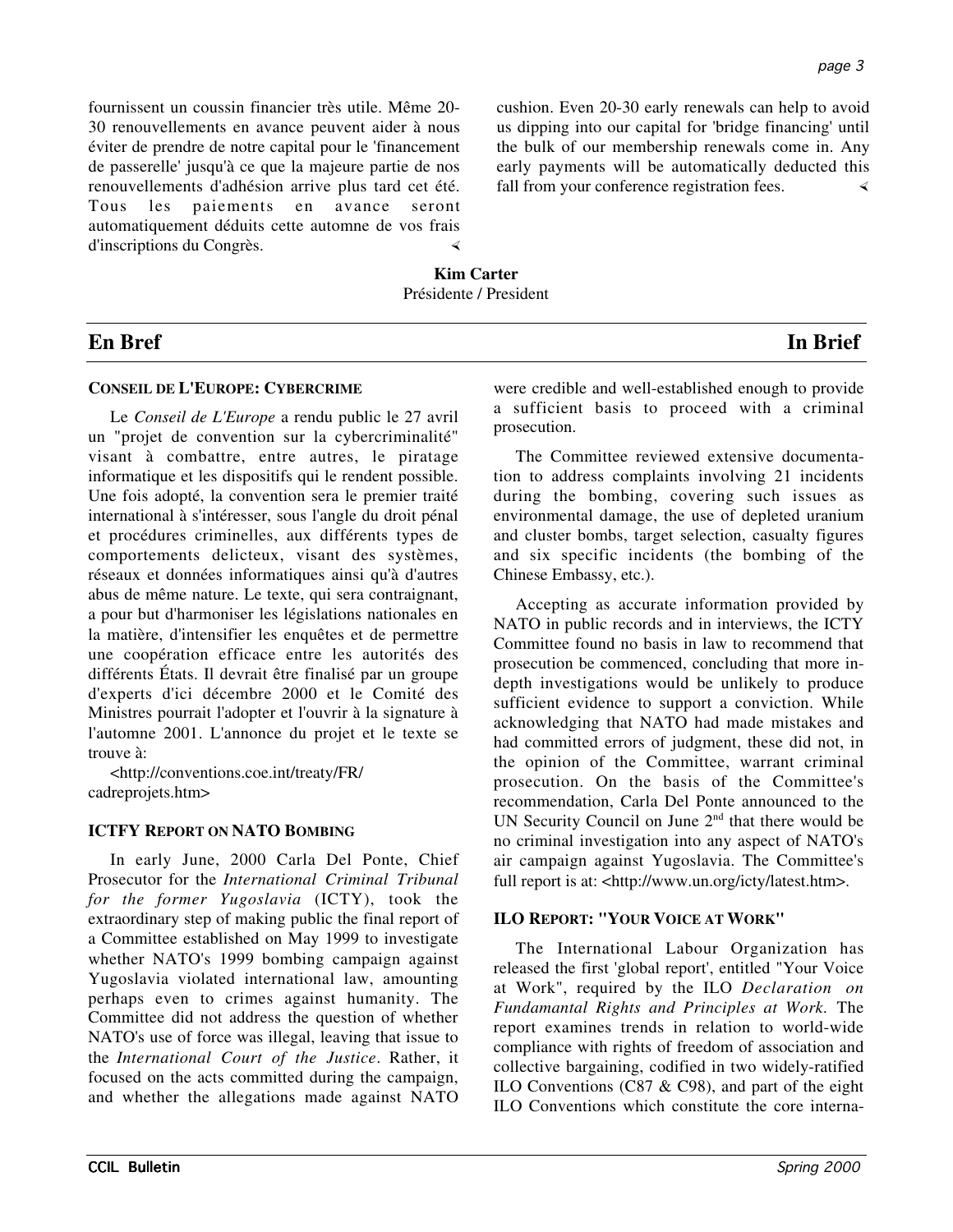tional labor standards. The *Declaration* was adopted unanimously in 1998 in an effort to address the social dimensions of increasing trade liberalization by committing member states to the protection and promotion of labour rights guaranteed under the ILO Constitution.

This first issue of the global report, "Your Voice at Work", is one element of the "Follow-up" mechanism of the *Declaration*, according to which each year one of the four fundamental principles will be examined based on information provided in mandatory Member State reports. In future years, the report will cover forced labour, child labour and workplace discrimination. The full text of this year's report, as well as more information on the *Declaration*, is available in both French and English at: <http://www.ilo.org>.

## **DÉFENSEURS DES DROITS DE LA PERSONNE**

La 56e session de la Commission des droits de l'homme des Nations Unies a adopté le 27 avril 2000 une résolution ayant pour but de développer un mécanisme de promotion et de protection des défenseurs des droits de l'homme. Avec cette initiative, la Commission a reconnu les dangers auxquels les défenseurs des droits de la personne font face fréquemment. La résolution prie le Secrétaire général de nommer un représentant spécial qui fera un rapport sur les moyens de renforcer la protection des défenseurs des droits de la personne. Parmi les 53 États membres de la Commission, 50 ont voté en faveur, tandis que 3 (Chine, Cuba et Rwanda) se sont abstenus. Le texte de la résolution est disponible à l'adresse:

<http://www.unhchr.ch/french/html/menu2/2/ 56chr/56res\_fr.htm> (Rés. 2000/61).

## **PAPER: HUMAN RIGHTS AND GLOBALIZATION**

The Montreal-based *International Centre for Human Rights and Democratic Development* (ICHRDD) has released a paper by Robert Howse and Makau Mutua entitled "Protecting Human Rights in a Global Economy: Challenges for the World Trade Organization". Professors Howse and Mutua argue that trade and human rights need not be in conflict so long as the trade regime is interpreted and applied in a manner consistent with human rights obligations.

According to the authors, while GATT/WTO rules were designed to recognize non-trade public values, in particular through GATT Article XX, these principles have been given a very limited interpretation due to the relative isolation of the trade institutions. After a survey of international human rights law and of the operation of the trading regime, the paper concludes that the interpretation of the trade rules, largely based on treaty law, should adhere more to the hierarchy of norms in international law, out of a recognition that the same human values that underpin human rights norms are fundamental to free trade itself. The full text of the paper is available in both French and English at: <http://www.ichrdd.ca/>.

#### **SITES INTERNET/WEB SITES**

## *Une carrière internationale*

L'École du Barreau du Québec offre une page sur son site Internet avec des ressources pour ceux qui veulent faire leur stage au niveau international en vue de commencer une carrière internationale. La page contient des liens aux organisations (gouvernementale ou non-gouvernementales) qui offrent des stages, des liens aux institutions qui offrent les programmes d' études supérieures, et des liens à d'autres sites qui offrent des conseils sur comment commencer une carrière internationale. Le site se trouve à:

<http://barreau.qc.ca/barreau/ecole/ stageinternational.html>.

## *The Avalon Project*

Lodged at Yale Law School, the Avalon Project contains in electronic form many major legal, economic and diplomatic texts from the last five hundred years. Organized into thematic collections (Slavery Statutes, Nuremberg Wars Crimes Trials, Western European Security, etc.), the documents can also be viewed chronologically, in hundred year segments. The collection includes documents such as the 1479 *Alcacovas Treaty* between Portugal and Spain, through to the 1998 *Wye River Memorandum* between the Palestinians and the Israelis. While the Avalon Project tends to focus more on historical documents, a pragmatic strategy given the proliferation of treaties in recent years, and the US legal and diplomatic history is, for obvious reasons, over-represented, it still provides a wealth of international legal documents that are of more than just historical interest. The site can be reached at:

<http://elsinore.cis.yale.edu/lawweb/avalon/ avalon.htm>.

*(continued on page 18 - suite page 18)*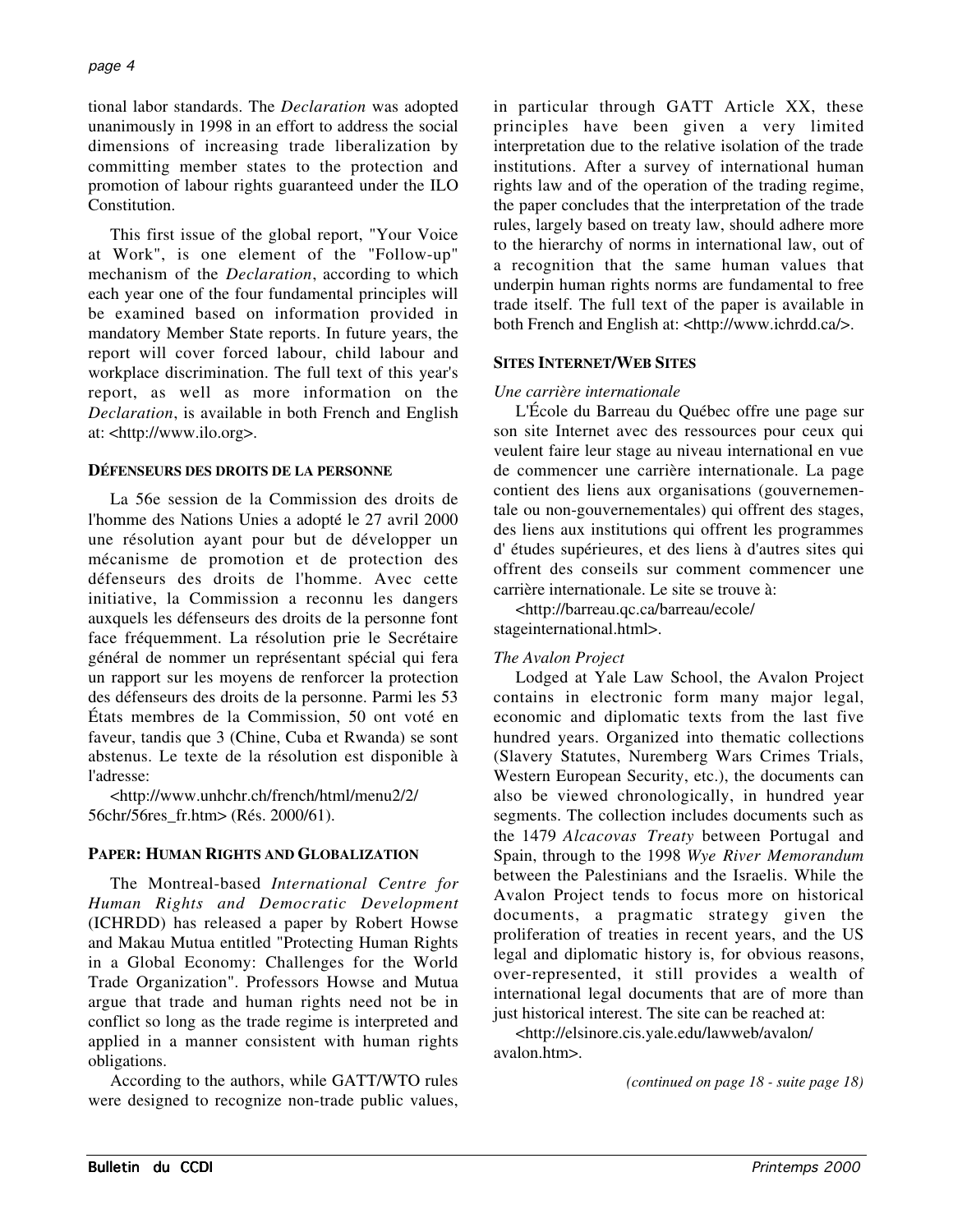# **Kyrgyzstan, the WTO and the Rule of Law: Some reflections on delivering legal technical assistance in a transition economy**

# **By J. Anthony VanDuzer\***

In 1999, I spent a week in Bishkek, Kyrgyzstan working on a CIDA project being delivered there by the Canadian law firm Macleod Dixon, and KPMG. Our team consisted of a partner from Macleod Dixon, a senior trade expert from KPMG and myself. The main purpose of our visit was to present the third module in a series of seminars on the World Trade Organization ("*WTO*"), which Kyrgyzstan had just joined, and on competition law to Kyrgyz government officials. We also had discussions with the head of the Kyrgyz competition authority.

Kyrgyzstan is a remote Central Asian country of 4.5 million people which boasts spectacular geography, dominated by the Tian Shan, Pamir and Alay mountain ranges. The average elevation is 2,750 metres. This former Soviet republic is surrounded by Kazakstan, Uzbekistan, Tajikistan and China. It took me two days to get there from Ottawa, including stops in Moscow and Almaty, Kazakstan and a hair-raising drive in a rented car across the Kazak/Kyrgyz border.

Kyrgyzstan is also a poor country. In 1996, the Gross Domestic Product per capita was US\$1290, about the same as Bangladesh. Economic development has accelerated recently. GDP per capital in 1999 was estimated as US\$2,200.

Kyrgyzstan is the only country in Central Asia which is a member of the WTO. It completed the accession process in record time (20 months start to finish<sup>1</sup>) assisted by strong political leadership from President Akaev and a substantial injection of American assistance through the Agency for International Development, which paid for a team from Booz-Allen & Hamilton, the US consulting firm, to set up shop in Bishkek and assist in drafting Kyrgyzstan's accession documentation. Kyrgyzstan was able to accede so quickly because the documentation was well done, and, more importantly, because the level of the obligation it offered to undertake was very high, exceeding the commitments of Canada, the United States and the European Union in some respects.

In order to implement Kyrgyzstan's commitments

**"My visit vividly illustrated for me both the frustrations and rewards of international technical assistance work of this kind for Canadian lawyers"**

enormous changes to many aspects of the existing regime and, in some cases, the development of new regulatory structures were required. Accession had other implications as well. The neighbouring states in Central Asia, some of which had agreed to set up a free trade zone with Kyrgyzstan, became concerned that Kyrgyzstan would become an entry point for foreign goods seeking to avoid their national tariffs and so increased their border barriers to Kyrgyz goods. As well, states in the region felt that Kyrgyzstan had

raised the bar for their own accession to the WTO with the high quality and unqualified nature of its commitments and Kyrgyzstan's relations with it neighbours deteriorated. Uzbekistan, for example, called for early payment for certain wheat shipments and Kazakstan refused to make promised deliveries of coal. In short order, WTO accession helped to precipitate an economic crisis in Kyrgyzstan. We were warmly received by government officials who were clearly anxious to find out more about these new obligations they had assumed.

My visit vividly illustrated for me both the frustrations and rewards of international technical assistance work of this kind for Canadian lawyers. As in most foreign work, my visit provided an opportunity to look in at a society and economy much different from my own from a privileged vantage point, forcing me to reflect on the assumptions and values that I bring to bear in seeking to understand the international trade regime. It is also very

J Anthony VanDuzer is an Associate Professor in the Common Law Section at the University of Ottawa. He has delivered seminars on business and trade law in China, France, Russia and Vietnam as well as in Kyrgyzstan.

Consider, by comparison, China which has been seeking membership since 1986 and Russia which first applied in 1993. Even other small transition economies have taken much longer. Latvia, for example, was in the accession process for more than 5 years, before becoming a member in 1999.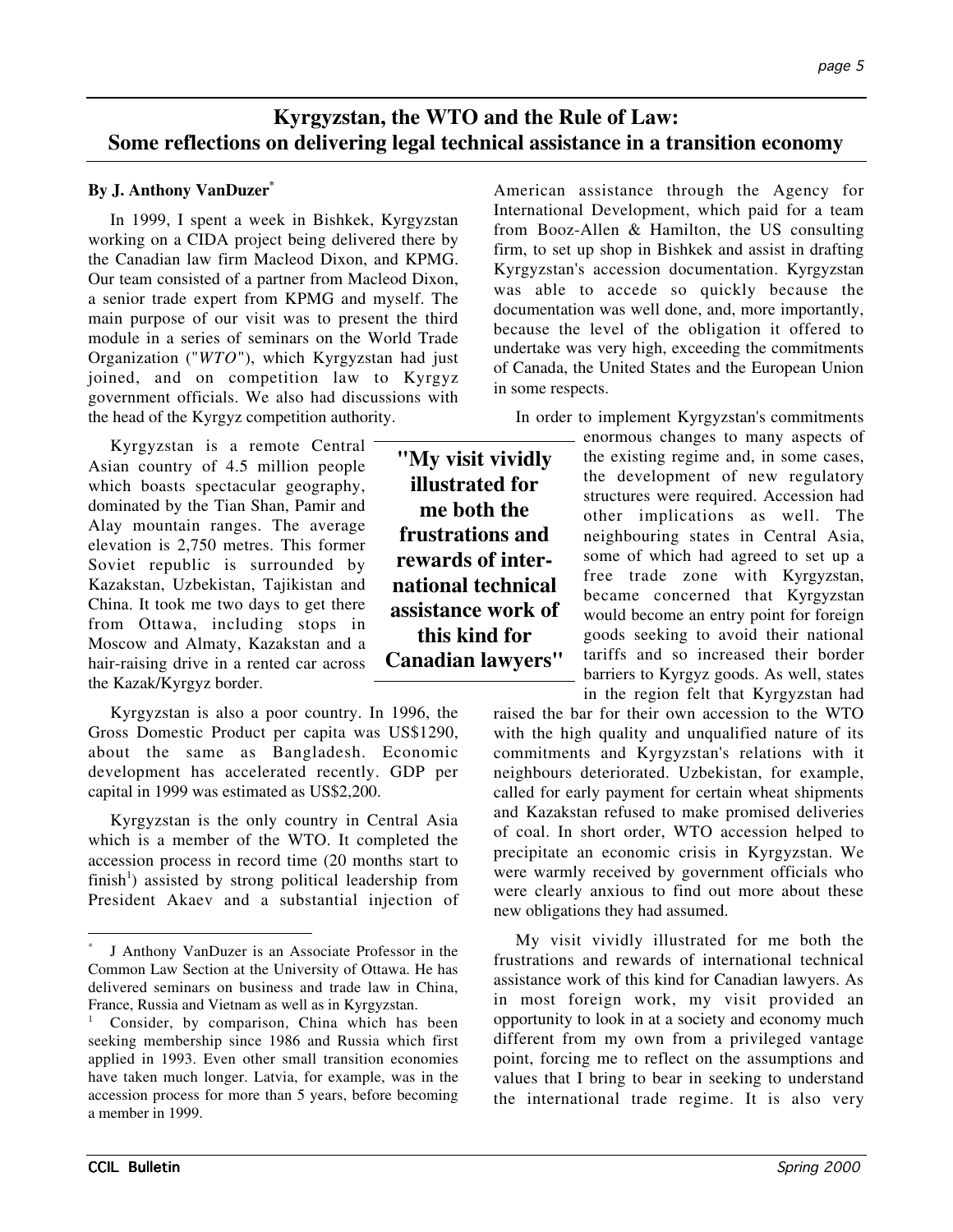rewarding to be able to provide people facing enormous obstacles to development with some of the basic tools needed to develop law and policy in a way that implements their international obligations in a manner best adapted to their own interests. At the same time, the benefits of such general training sessions, while significant, are necessarily limited, not because of deficiencies in program design, nor, let me say immodestly, the presenters, but rather due to the magnitude of the challenges faced by a developing country like Kyrgyzstan, endeavouring to engineer a transition to a market-based economy.

We lawyers tend to view issues such as the implementation of international trade obligations as essentially a technical exercise of giving effect to the tradeoffs negotiated at the bargaining table. In a transition economy, however, successful implementation of discrete commitments is necessarily part of a broader, longer term process of political transformation and institutional development. As well, implementation of trade obligations often has implications in a transition economy which are quite different from those in a developed country like Canada.

Consider Kyrgyzstan's commitments to reduce its tariffs. Because the Kyrgyz income tax system is not effective, tariffs are a substantial source of government revenue. Tariff reduction thus threatens the government's already limited capacity to deliver programs. It may also cause ripple effects which deform government behaviour. For example, since developing an effective income tax system is a long term project and reducing government programs is politically unpopular, Kyrgyzstan has responded to budgetary constraint by forcing some government agencies, such as the competition authority, to fund themselves. Such a move has been resisted in Canada because of the skewed enforcement priorities it may set up.

As well, implementation of WTO disciplines in a developing transition economy, such as Kyrgyzstan, occurs in an environment characterized by hostility which is more severe and deep-rooted than in Canada. Sites of opposition have multiplied in all WTO member countries as WTO disciplines reach ever farther into spheres formerly considered the exclusive preserve of domestic policy making, such as technical, health and safety standards. More and more government ministries and departments with no knowledge of international trade are finding themselves subject to what they may perceive as a set of complex new constraints on their ability to serve their domestic constituencies. Bureaucratic resistance is a much more substantial impediment to successful implementation in countries like Kyrgyzstan which have limited experience with rules for a market-based economy and no experience whatsoever with binding comprehensive trade rules like those imposed by the WTO.

The expanding scope of international trade rules means that groups in civil society in WTO member states are more directly affected by their application and are increasingly demanding that their concerns be taken into account. This is a significant issue for Canada. By contrast, in most transition economies, non-governmental groups are not well organized and democratic accountability is far from robust, so the impact of many non-governmental actors on the development and implementation of trade policy is limited. While this means that opposition to trade liberalization may be muted, it also means that groups benefiting from liberalized trade, like consumers, will offer less support. As well, there may be strong domestic business interests who may perceive themselves as adversely affected and have sufficient political power to throw up significant roadblocks to trade liberalization initiatives.<sup>2</sup>

Implementation of WTO rules is not easy in countries which have weak rule of law traditions. The WTO is a rules-based system. Most transition economies are not and Kyrgyzstan is no exception.<sup>3</sup> It is difficult to over-estimate the challenges this poses for successful implementation of WTO obligations. Often the most basic requirements are not present. For example, there is no authoritative, generally available translation of the World Trade Organization agreements in Russian, and, at the time of our visit, not even an unofficial translation in Kyrgyz. Institutions that we take for granted in Canada, such as an independent judiciary and legal profession, law schools and a culture of respect for and compliance with legal rules, either do not exist or are nascent. Instead, legal regimes in transition economies are

W. E. Kovacs, "Getting Started: Creating New Competition Policy Institutions in Transition Economies," (1997) 23 Brooklyn J. Int.'l L. J. 403.

Table 2.1: Progress in Transition in Eastern Europe, Baltic States, and CIS in TRANSITION REPORT FOR 1998 (London: European Bank for Reconstruction and Development, 1998).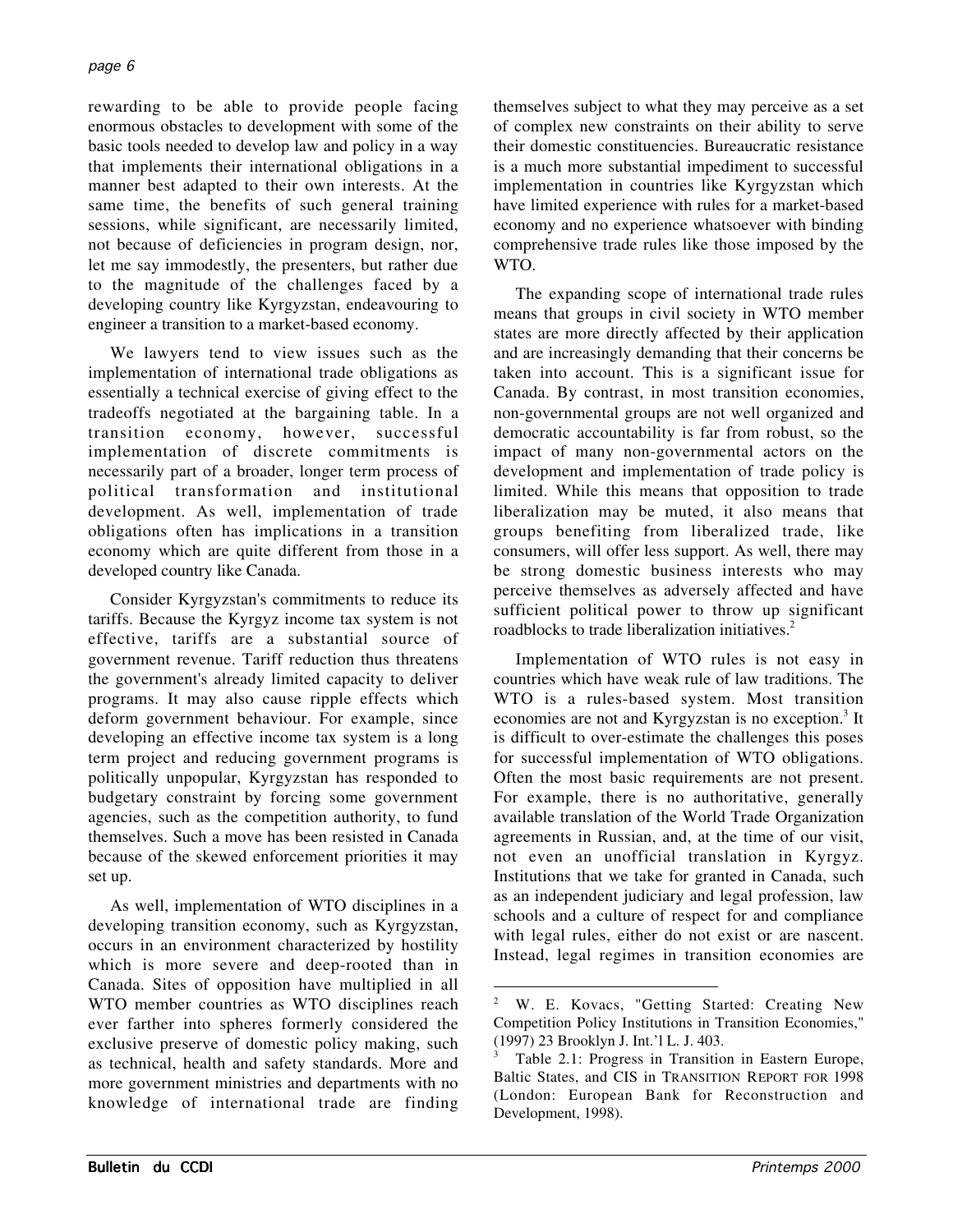characterized by significant bureaucratic discretion, often exercised by relatively low level officials, a lack of transparency and, as a consequence of both, widespread corruption.<sup>4</sup> Marketplace framework laws dealing with property rights, intellectual property, contracts, corporations, securities markets and competition all must be created or enhanced. In these circumstances, successful implementation of WTO commitments is necessarily much slower and more difficult.

Perhaps the single question asked by participants in our seminars which best illustrated the enormous gulf between the Canadian and Kyrgyz legal and political systems was "how do you ensure that government does not interfere in the market?" In struggling to answer this practical but profoundly difficult question it was necessary to explain that Canadian government policy is determined by our pluralist, democratic process; there are no direct restrictions on the government's ability to interfere in the market. We went on to

talk about the how there are nevertheless constraints resulting from an enduring consensus on the overall desirability of a market-based economy and Canadian laws and institutions which support the operation of the market.

In Kyrgyzstan the situation is dramatically different. The political commitment to the market is both new and fragile. As noted above, institutional support is lacking. In order to establish and support the operation of a market economy, Kyrgyzstan needs to reform public, educational and judicial institutions, train officials, elected representatives, judges, teachers, private sector actors, encourage the organization of civil society groups with a stake in the market, make new laws and create capacity within government to support the operation of the market. Just one example of this kind of capacity is an independent competition authority, which serves as a repository of expertise on the operation of markets and is mandated to advocate for market based reform in the regulatory process. Such an advocacy role will

**"Because foreign advisors can never know the local context sufficiently, ultimately the goal of technical assistance must be the development of local capacity and expertise"**

be much more important than enforcing domestic competition law in the early stages of transition.<sup>5</sup>

My experience in Kyrgyzstan made clear to me the extent to which successful implementation of international trade obligations in transition economies is a complex process requiring the development of a great deal of institutional infrastructure that Canadians take for granted. As a consequence, Canadian lawyers providing technical assistance must

be able to provide much more than a technical interpretation of international trade obligations. We must try to be sensitive to the local context in which laws will operate and the implications that local conditions have for what is required for successful implementation. Because foreign advisors can never know the local context sufficiently, ultimately the goal of technical assistance must be the development of local capacity and expertise. As well, if it is to be truly effective lawyers' contribution to implementation must be well integrated with and supplemented

by the contributions of other professionals, including economists and an array of experts in public and private sector governance.

Nevertheless, while there are limitations on what we can do as lawyers the critical link between the development of legal institutions and the rule of law and the success of trade and investment liberalization is increasingly emphasized by leading economists advising on the process of transition, such as Harvard's Jeffrey Sachs.<sup>6</sup> Professor Sachs has even gone so far as to suggest that what transition economies really need is more lawyers, not more economists. With this one can readily agree. Lawyers are able to deliver essential pieces of the puzzle that transition economies are desperately seeking to assemble. Our role includes, but is not limited to, seminars on legal obligations. It extends advice on specific legal reform and to assisting with the development of an array of legal institutions without which market economies cannot function.

In the 1999 Transparency International Corruption Perceptions Index, Kyrgyzstan was ranked 87<sup>th</sup> of 99 countries.

 <sup>5</sup> This is Kovacs' view (see *supra* note 2 at 439-440). See also A. E. Rodriguez & M. B. Coate, "Competition Policy in Transition Economies: The Role of Competition Advocacy," (1997) 23 Brooklyn J. Int'l L. 365.

J. D. Sachs, "Globalization and the Rule of Law" (1998) 4 Yale L. School Occasional Papers, 2d series.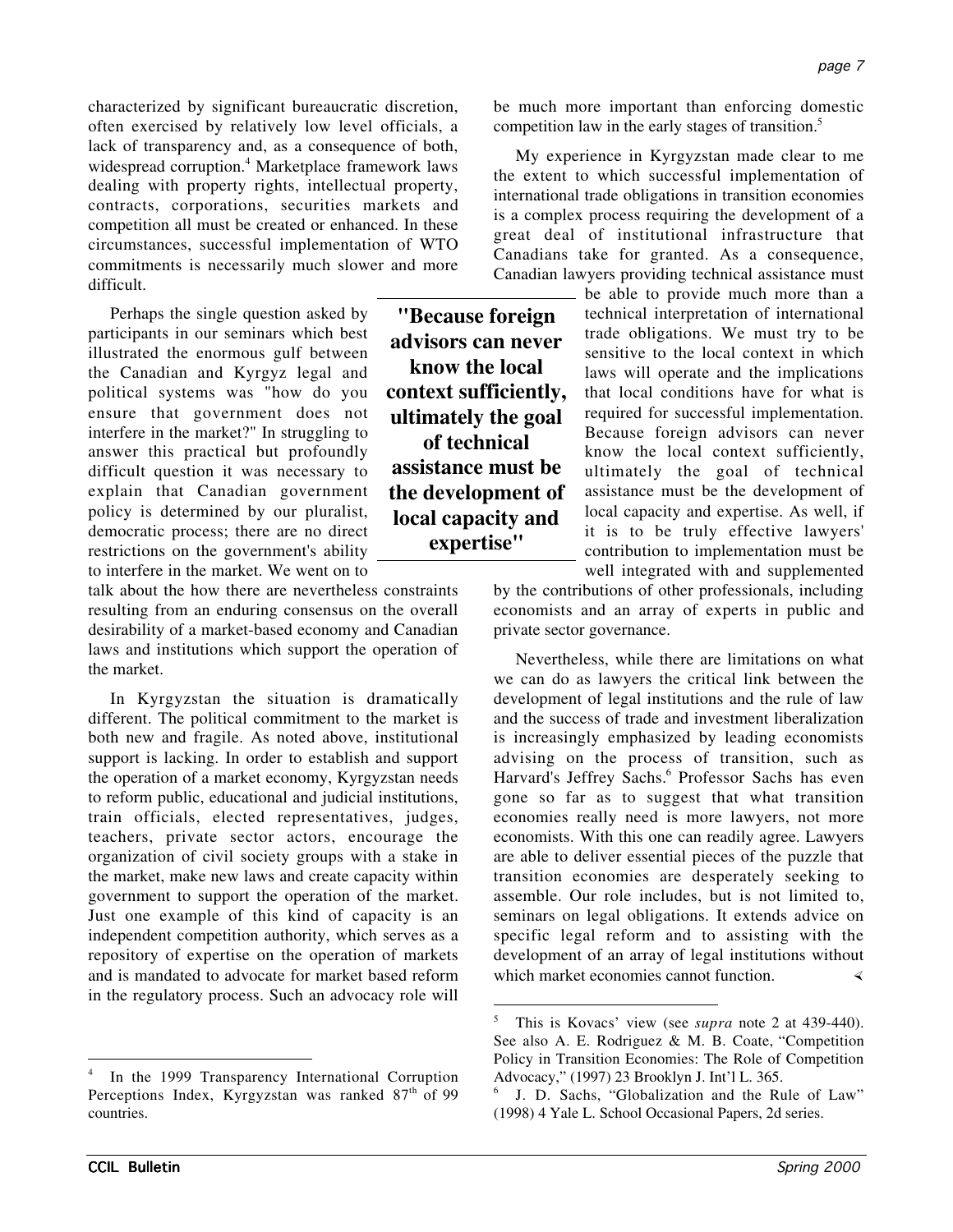## **Conference 2000: "Looking Ahead: International Law in the 21st Century"**

This is the time of year that preparations for the next CCIL Conference and Annual General Meeting are well under way. After careful consideration, and with input from the membership, the Executive Committee decided to move the Conference back to the Château Laurier with an expanded format. The Conference will start on Thursday evening, October 26 with an opening roundtable and cocktail reception, continue on Friday with a full and interesting day leading up to the Banquet at the NAC on Friday evening, and conclude late Saturday afternoon. With the career forum and a high tech panel scheduled for Saturday, we are hoping to encourage greater student and private practitioner participation.

Another exciting addition will be the participation of panelists of the Trilateral Conference (Japanese, US and Canadian), who will be completing their conference just prior to the CCIL Conference. Please check the CCIL website for updates on panel titles and speakers. The application form, including hotel information will follow. Please contact our Officer Director, Sonya Nigam, if you would like extra copies of the poster for posting or distributing.

# **Congrès 2000: « Tournés vers l'avenir: Le droit international au 21ème siècle »**

C'est la période de l'année où les préparatifs pour le prochain Congrès annuel et l'assemblée générale sont bien en cours. Après considération, et des consultations avec des membres, le Comité exécutif a décidé d'à nouveau faire le Congrès au Château Laurier avec un format élargi. Le Congrès commencera jeudi soir, le 26 octobre avec une table ronde et un cocktail, et continuera vendredi avec une journée entière et intéressante amenant au banquet au NAC vendredi soir, et se terminera samedi en fin après-midi. Le forum de carrière et l'atelier sur la haute technologie étant programmé pour samedi, nous espérons encourager une plus grande participation des étudiants et avocats privés.

Une autre addition intéressante sera la participation des membres des panels du Congrès trilatéral (Japonais, USA et Canadien), qui termineront leur Congrès juste avant celui du CCDI. Veuillez consulter le site Internet du CCDI pour voir les mises à jour des titres et des participants aux panels. Le formulaire d'inscription, ainsi que des renseignements sur l'hôtel suivront. Veuillez contacter notre Directrice du bureau, Sonya Nigam, si vous voulez des copies supplémentaires de l'affiche pour mettre au mur ou distribuer.

## **Bruce Stockfish**

Chair, Conference Organizing Committee/Président, Comité organisateur du Congrès

## **Trilateral Conference 2000 Congrès trilateral 2000**

The third ASIL, JAIL, CCIL Trilateral Conference will be held in Ottawa immediately preceding the CCIL Annual Conference, beginning on the afternoon of Wednesday, October 25 and continuing throughout the day on Thursday, October 26, 2000. The panel themes and Canadian participants include:

## **Use of force**

- John Currie, University of Ottawa
- Maurice Copithorne, University of B.C.

## **International trade**

- Donald McRae, University of Ottawa
- Adel Blackette, McGill University

## **Law of the sea**

• Phillip Saunders, Dalhousie University

## **Transnational litigation**

• Scott Fairley, Donahue & Partners

## **Domestic implementation of international law**

- Hugh Kindred, Dalhousie University
- Jutta Brunée, University of B.C.

The members of the American and Japanese delegations will be confirmed later in the summer. All Trilateral Conference participants will also be invited to participate in CCIL Conference discussions.

Anyone interested in attending the Trilateral Conference should contact Armand de Mestral at McGill University by fax at (514) 398-3233 or e-mail at <demestral@falaw.lan.mcgill.ca>.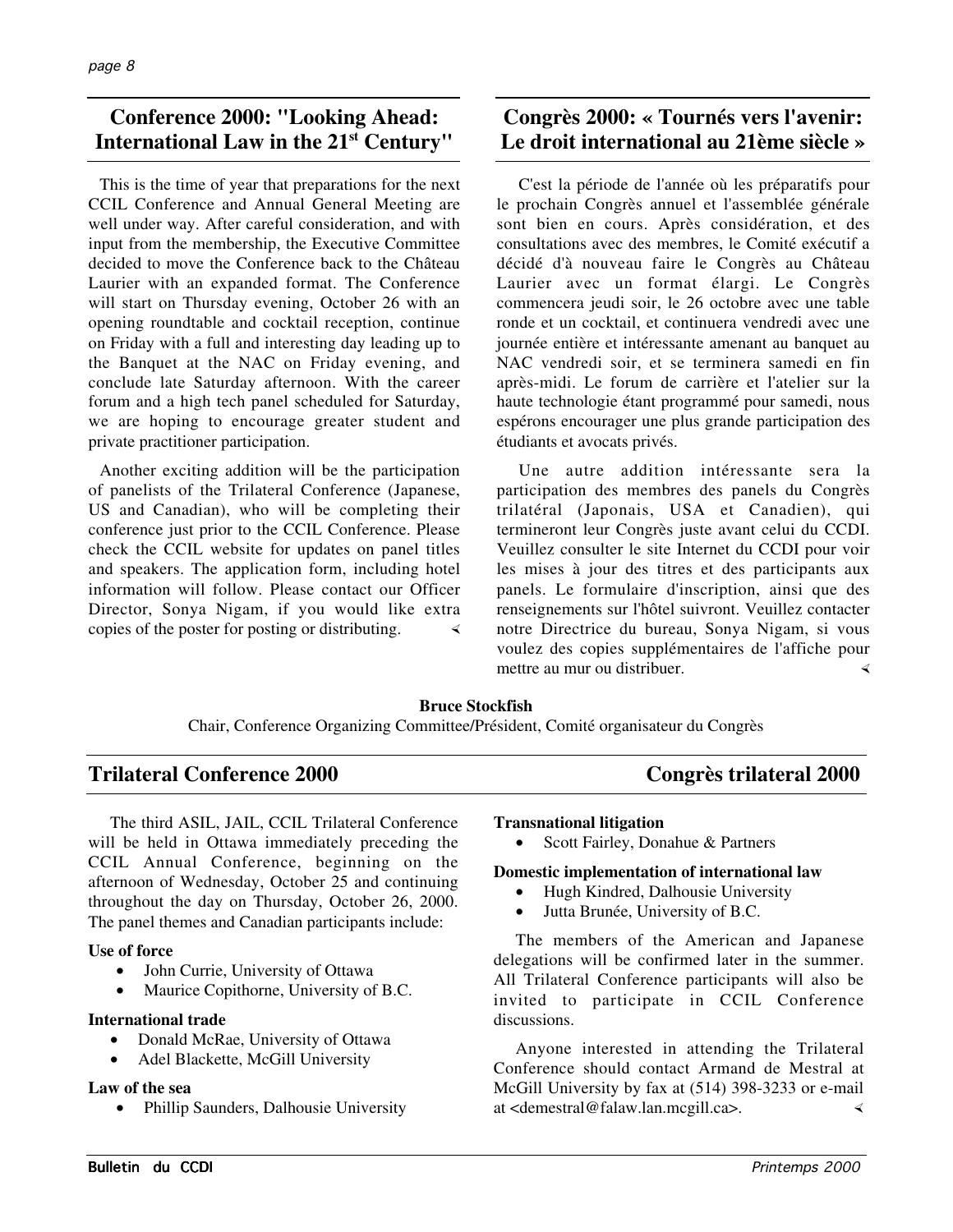# **•** *WOMEN AND INTERNATIONAL LAW INTEREST GROUP* **• The Organization for Security and Cooperation in Europe, Human Rights and Gender Issues**

## **By Merja Pentikäinen\***

International lawyers tend to forget - or to ignore the Organization for Security and Cooperation in Europe (OSCE) when international human rights are discussed. The reason for this undoubtedly resides in the fact that this pan-European regional arrangement, its structures and functions, are truly not so easy to grasp. The OSCE has no statute like the United Nations has its Charter which could be consulted in order to find out, for example, the mandate of the organisation the nature of its organs.

The foundation of the OSCE was laid down in 1975 when the Helsinki Final Act was adopted in the meeting of the Heads of State or government of the Conference on Security and Cooperation in Europe (CSCE) in the capital of Finland. The Helsinki Final Act is still the founding document of this forum of international cooperation which has been developed by the decisions of the participating States made over the years and laid down in the subsequent CSCE/OSCE documents. Since the CSCE Follow-up Meeting held in 1986 - 1989 in Vienna, this interstate forum has developed from a conference into a forum with permanent structures and institutions. To underline this very fact the participating States changed the name of the CSCE into the OSCE as of the beginning of 1995. This renaming, however, altered neither the character of the forum nor that of the OSCE instruments.

## **The Human Dimension of the OSCE**

Within the OSCE, human rights and fundamental freedoms form part of the so-called human dimension of the OSCE. The human dimension is a broad concept also covering issues related to human contacts, democracy, democratic institutions, the rule of law, and the protection of persons belonging to national minorities. Most of the human rights and fundamental freedoms incorporated in the OSCE documents are comparable to civil and political rights found in international human rights conventions. References to economic, social and cultural rights in the OSCE documents are much more rare, but they do also exist, mainly in the form of general references to these rights or to international conventions including them.

Among the characteristics of the OSCE commitments, the human dimension commitments included, is their non-legal nature: they are only binding politically upon the participating States. From the point of view of the OSCE States the situation as regards human rights can be described as to the extent the OSCE commitments reproduce the (legal) obligations deriving from their adherence to international human rights treaties the OSCE commitments merely underline the political commitment of the states to the implementation of these rights and freedoms. In those situations, however, when the OSCE commitments go beyond the treaty-based human rights obligations of the OSCE States, the OSCE commitments are additional norms of state behaviour to be taken into account. By inserting references to other international instruments relevant to human rights, including human rights treaties, in the OSCE documents the OSCE States have confirmed their political commitment to the implementation of the provisions of those other instruments.

A unique feature of the OSCE commitments is their 'universality' in the sense that the OSCE commitments apply in their entirety and equally in each and all of the OSCE States. This derives from the fact that in practice all political OSCE documents have been accepted by consensus without any 'opting out' comparable to filing reservations to international treaties. Furthermore, due to the fact that the OSCE is essentially a security organisation, i.e., a forum geared to the consideration of issues relevant to peace and security in the OSCE area, also matters of human rights are primarily viewed from this perspective, i.e. in security terms. Within the so-called comprehensive concept of security adopted by the OSCE the politico-military dimension, the human dimension

Reseacher at the Northern Institute for Environmental and Minority Law, the University of Lapland, Rovaniemi, Finland.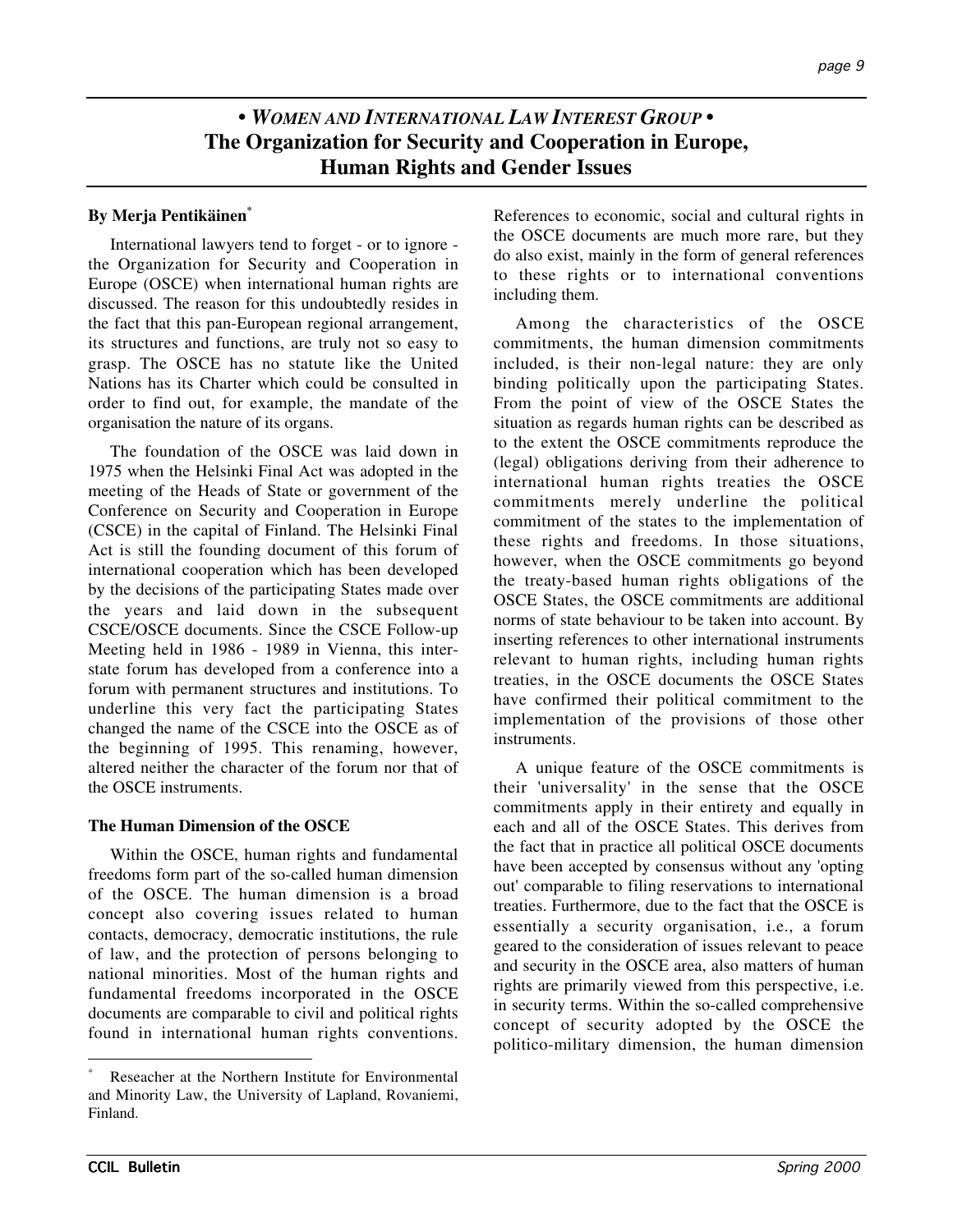and the economic dimension are linked to peace, security and prosperity of states.<sup>7</sup>

## **Gender Issues at the OSCE**

The human dimension commitments of the OSCE underscore ensuring equal rights of men and women and applying all human dimension commitments in a non-discriminatory manner, e.g., as regards sex. The OSCE documents also include some commitments focussing particularly on women. These commitments include references to the *U N Convention on the Elimination of All Forms of Discrimination against Women* and to the commitment to implement the *UN Nairobi Forwardlooking Strategies for the Advancement of Women*. Furthermore, the OSCE States have affirmed that their goal is to achieve not only *de jure* but also *de facto* equality of opportunity between men and women, to ensure full economic opportunity for women, equal access to education and training, and measures to facilitate combining employment with family responsibilities for female and male workers. There are also commitments to promote equal opportunities for full participation by women in all aspects of political and public life, in the decisionmaking processes and in international cooperation, and to seek to eliminate all forms of violence against women, and all forms of traffic in women and exploitation of prostitution of women.<sup>8</sup>

Although aspects having a bearing upon women have been on the agenda of the OSCE (also at the time of the CSCE) in the way described, it was not until the autumn of 1997, thus much later than in a number of other international organisations, when women and their concerns in the OSCE area were given special attention within the activities of the organisation. This special attention materialised in the form of a seminar, the *Human Dimension Seminar on the Promotion of Women's Participation*

*in Society*, organised by the Office for Democratic Institutions and Human Rights (ODIHR) in October 1997 in Warsaw. This seminar considered a number of issues concerning the situation and rights of women, including their participation in society and violence against women. The seminar also touched upon the role of women in conflict prevention and resolution. These aspects, and the recommendations made at the seminar, were also brought up in the *Implementation Meeting on Human Dimension Issues of the OSCE* organised in November 1997. In this implementation meeting the agenda item "equality of opportunity for men and women" was for the first time placed on the agenda of an OSCE meeting reviewing the states' compliance with OSCE commitments. At that meeting several speakers underlined the need for greater emphasis on genderrelated issues and gender mainstreaming in the OSCE activities and policies. In addition, the OSCE was called to continue the consideration of the various issues relating to the rights of women. The need to consider the role of women in building and maintaining democracy, and thereby also in strengthening stability and peace, was also brought up again.

As a follow-up to the 1997 seminar the Permanent Council, which is the core political (intergovernmental) body of the OSCE consisting of the representatives of the participating States and convening weekly in Vienna, arranged an informal meeting on women's issues in April 1998. In June 1999 the ODIHR organised the *Supplementary Human Dimension Implementation Meeting on Gender Issues in Vienna*. Some of the key problems facing women in the OSCE area identified in this meeting were: discrimination in the labour market; trauma, in particular rape, sexual violence and increased domestic violence during and after conflict; failure to take women's needs into account in reconstruction efforts, including the problems of unequal access to loans; under-representation in national, regional and local decision-making bodies; and under-representation of women within the OSCE itself.

The Gender Unit set up in connection with the ODIHR has projects on the human rights of women and works on gender mainstreaming of ODIHR and OSCE activities. These projects focus on three main areas. First, advancing political participation of women and access to decision-making through

For more about the background, contents, and significanse of the human dimension of the OSCE, see, e.g., Merja Pentikäinen, "The Role of the Human Dimension of the OSCE in Conflict Prevention and Crisis Management," in *The OSCE in the Maintenance of Peace and Security. Conflict Prevention, Crisis Management and Peaceful Settlement of Disputes*, Michael Bothe, Natalino Ronzitti, and Allan Rosas (eds.), Kluwer Law International, The Netherlands 1997, pp. 83 - 122.

See particularly Para. 40 of the Moscow Document adopted at the meeting of the *Conference on the Human Dimension of the CSCE* in 1991.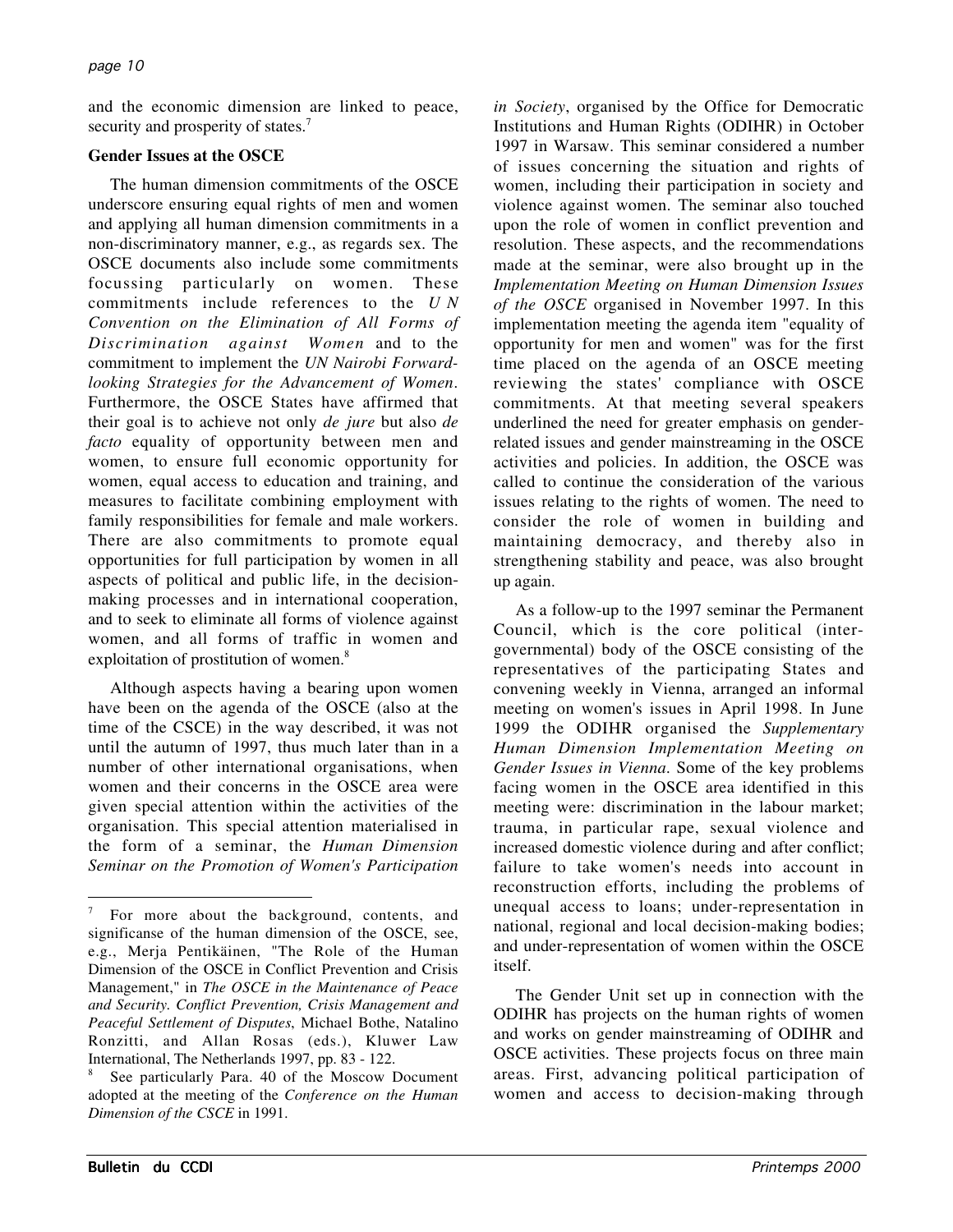training on leadership and advocacy skills. Second, raising awareness of and providing training on commitments to equality and women's human rights standards. Third, projects are being developed to empower women and combat violence against women. In May 1998 the Secretary General of the OSCE appointed the Senior Diplomatic Adviser to act as the Focal Point for Gender Issues to work at the OSCE Secretariat with the tasks of enhancing awareness of gender issues in the Secretariat and in OSCE field operations, monitoring the opportunities of women in the OSCE, and serving as a contact person on gender issues for other international organisations and for NGOs.

For more information on the OSCE, see <http://www.osce.org>. Particularly on the ODIHR, see <http://www.osce.odihr.org>

# **La magistrature en deuil**

Le Canada a récemment perdu un très grand juriste en droit international. Le juge Jules Deschênes est mort à Laval, Québec, à l'âge de 76 ans. Admis au Barreau du Québec en 1946, il a été juge à la Cour d'appel du



Québec puis a occupé le poste de juge en chef de la Cour supérieure du Québec de 1973 à 1983.

Il se sera ensuite illustré notamment comme président de la Commission d'enquête sur les criminels de guerre entre 1985 et 1986. Le rapport qui a suivi n'est pas resté lettre morte puisque en 1987 le gouvernement canadien a annoncé une politique concernant la présence de criminels de guerre au Canada. En 1993, M. Deschênes a été élu juge au Tribunal pénal international pour l'ex-Yougoslavie par l'Assemblée générale des Nations Unies. Il a occupé ce poste jusqu'en 1997.

Cet éminent juriste au sens aigu de la justice a été un membre actif du Conseil canadien de droit international et tout récemment encore, il nous a fait parvenir des suggestions pour l'avenir du Conseil. Le juge Deschênes demeurera pour nous une source d'inspiration. Nous désirons ici saluer sa mémoire. (J.L.)

## **Profile: Human Rights Internet**

Founded in 1976, Human Rights Internet (HRI) is a world leader in the exchange of information within the global non-governmental community working for the advancement of human rights. From its headquarters in Ottawa, HRI supports the work of this community by communicating through phone, fax, mail and the internet with more than 5,000 organizations and individuals around the world. It also works to educate governmental and intergovernmental agencies and officials and other actors in the public and private sphere, on human rights issues and the role of civil society.

HRI accomplishes these goals by:

- Facilitating the application of new technologies towards the furtherance of human rights through transferring knowledge and expertise particularly to Southern non-governmental organization (NGOs) and other civil society organizations;
- Producing and providing access to human rights databases and its unique and comprehensive documentation centre;
- Carrying out human rights research and disseminating the results to concerned institutions and activists;
- Producing human rights resources including the quarterly *Human Rights Tribune*, annual publications and directories in digital, hard copy and microfiche formats and making them available to NGOs and international institutions;
- Fostering networking and cooperation among NGOs, as well as other civil society organizations, to integrate human rights with social and sustainable development issues; Strengthening civil society and NGO access and participation to international fora.
- Supporting the role of NGOs in the promotion of civil society and assisting governmental and intergovernmental organizations in the application of good governance practices and the protection of human rights through technical assistance, training and educational programs.

For more information, contact Human Rights Internet at (613) 789-7407, or consult its web page at <http://www.hri.ca>.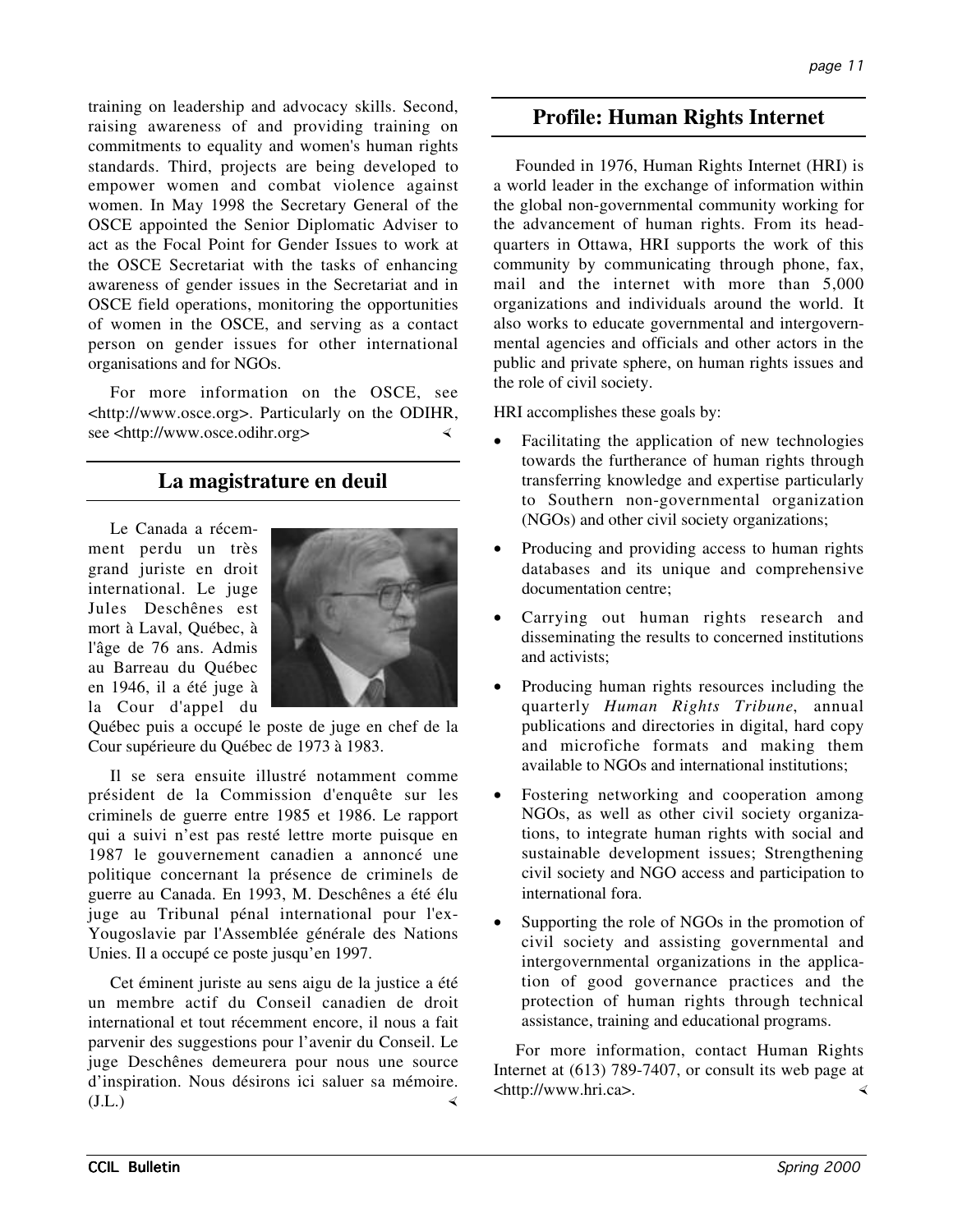## **By Salim Fakirani\***

My interest in East Timor grew out of my work with the *Canadian Lawyers Association for International Human Rights* (CLAIHR) concerning the right to self-determination in Western Sahara. Through CLAIHR, I participated in a study mission to the Saharawi refugee camps in Algiers, but this was my first time working as an election monitor. I was an observer with the *International Federation for East Timor – Observation Project* (IFET-OP).

I arrived in the capital, Dili, on August  $23<sup>th</sup>$  after spending approximately 24 hours in the air, with stops in Vancouver, Osaka, and Bali. I settled into a house in a standard Dili suburb. Our IFET-OP Dili Team was truly international with representatives from Australia, Canada, Finland, Japan, the Netherlands and the United States. There was little time to get to know each other as the work began immediately. We were mandated to report incidents of voting irregularities, intimidation, and/or violence directly to the *United Nations Mission for East Timor* (UNAMET).

The week prior to voting day was exhausting for all members of the Dili Team. We witnessed political rallies of both the CNRT (East Timor`s independence movement) and the Pro-Autonomy forces, conducted pre-visits to various polling stations, spoke with church, civilian, and police leaders, attended UN Briefings, and visited the schools and churches where people who had fled their homes sought protection.

We were told to prepare for the worse as voting day approached. It was widely known that the Pro-Indonesia militia were prepared to leave their mark, should the people of Dili choose independence. The Dili Team went to bed on August  $29<sup>th</sup>$  not really knowing what the  $30<sup>th</sup>$  would bring. There was no way of knowing if East Timor could handle a referendum. There was the chance that road blocks would be put up to prevent voters from casting their ballots. There was a chance of voting irregularities skewing the results. There was a chance that the UN and local staff would not have the capacity to process the number of voters in the 200 polling stations. But

## **News from Abroad: Election Monitoring in East Timor**

most seriously, there was a real fear that violence would erupt preventing democracy's emergence.



The author at a Church-run safe haven in Dili

On voting day, we arrived at our first poll shortly after 5:00 a.m. To our amazement, we were not the first to arrive. When our car pulled up to the small cream coloured building a line-up of voters was already forming: East Timorese waiting patiently for democracy to begin in their homeland. That first polling station we visited, where voters had lined up quietly in the morning hours was a sign of how voting day would proceed. An astonishing turnout of almost 100 percent of eligible voters moved through the polling stations with few incidents. Some voters had walked three to four hours to cast their ballot but were uncomplaining. We did see men brandishing machetes – a sure sign of intimidation -- but they surrendered their knives when asked. Police too, responded to our request through the District Electoral Officer that they respect the distance from the polling stations. Voting concluded peacefully by early afternoon, much to our surprise and relief. A remarkable 98 percent of East Timorese voted. Of those that voted, 78.5 percent rejected an arrangement of autonomy integrated within Indonesia.

 $\overline{a}$ 

Salim Fakirani is a member of the Board of *Peacemaintenance International.*.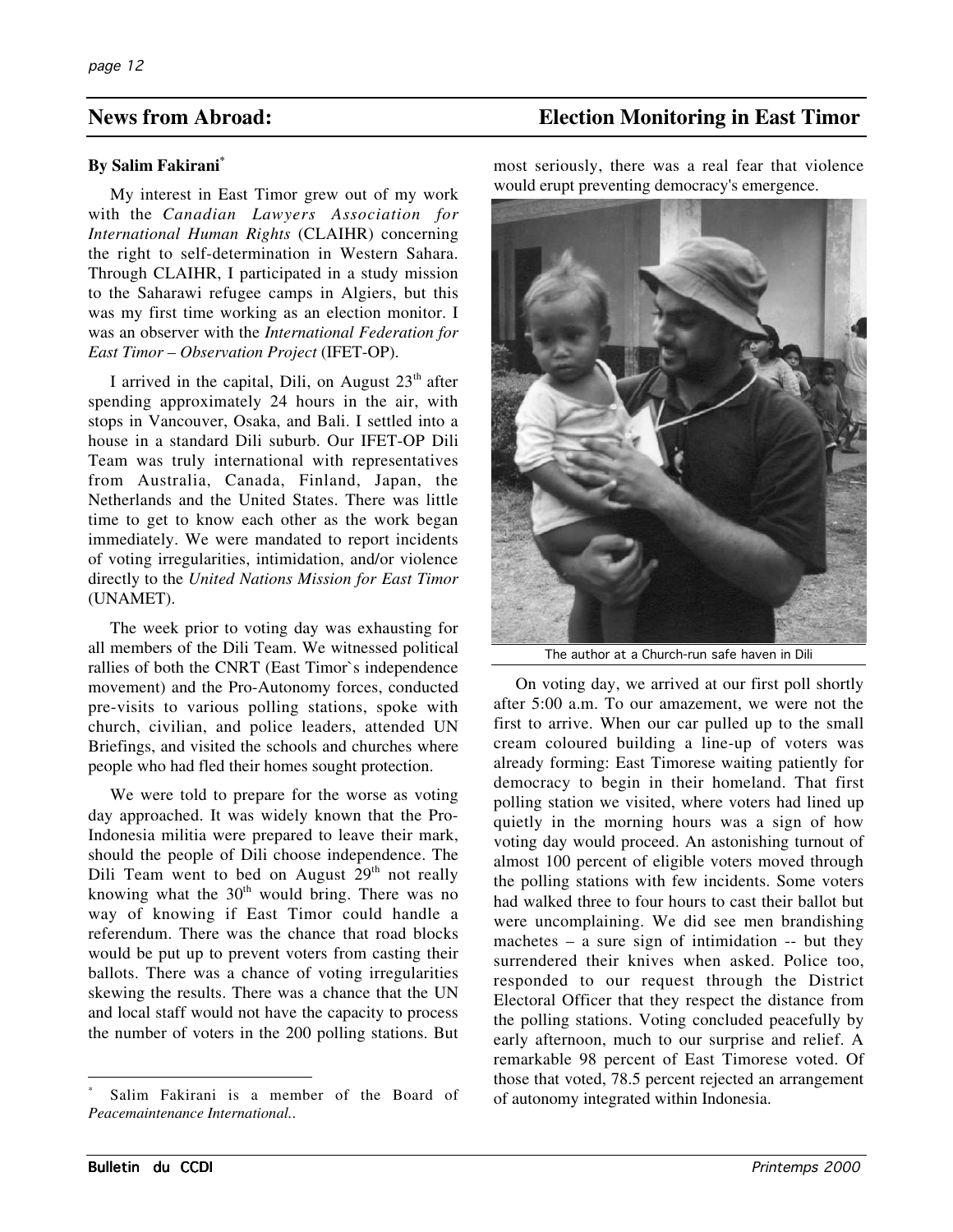The referendum was over, but the trouble was just beginning. Pro-integrationist forces stepped-up intimidation of citizens and acts of violence throughout the territory. Tension was ever increasing. I was fortunate to have made arrangements to leave Dili by boat soon after the vote. Flights out of the region were overbooked and difficult to confirm.

It wasn't until I reached Bali on my trip back to Ottawa that I heard of how wide-spread the violence in East Timor had grown. The campaign of violence, looting and arson by pro-integrationist militia's with the support of elements of the Indonesian security forces, ("Operation Clean Sweep") created a humanitarian crisis with many East Timorese killed and thousands seeking refuge in West Timor. The main cities and remote towns and villages all were laid waste in a street by street campaign.

## **University of Calgary Hosts Jessup 2000 Competition**

The University of Calgary Faculty of Law was very pleased to have the privilege of hosting the Canadian National Division of the 2000 Philip C. Jessup International Law Moot Court Competition from February 17 to 19, 2000. Jennifer Koshan, a member of the Canadian championship team of 1988, served as the National Administrator of the competition, and was ably assisted by Tammy Donovan and Tracy Schaeffler.

The Canadian Rounds of the Jessup opened with a lecture by The Honourable Lloyd Axworthy, federal Minister of Foreign Affairs and International Trade, who spoke on Canada's Human Security Policy and

International Law. This lecture was part of the Faculty of Law's International Law Week, which culminated with the Jessup competition. International Law Week also included panel discussions on International Resources and Environmental Law, and International Health and Human Rights Law, a topic linked to this year's Jessup problem.

Teams from 17 law schools competed in the Canadian Rounds of the Jessup competition this year, travelling to Calgary from Fredericton, Halifax, Montreal, Ottawa, Windsor, Kingston, Toronto, London, Winnipeg, Saskatoon, Edmonton, Vancouver and Victoria. The competition was held at the law school on Friday, February 18, and at the courthouses downtown on Saturday, February 19

The 2000 Jessup problem was entitled "The Case Concerning Vaccine Trials: The Conduct of International Pharmaceutical Trials", and involved jurisdictional issues arising in the context of international vaccine trials.

Over 85 judges presided over the Canadian Rounds of the Jessup competition, including members of the judiciary, academics, and practitioners. Chief Justice Alex Hickman of the Newfoundland Supreme Court, and Warren Allmand, P.C., Q.C., President of the *International Centre for Human Rights and Democratic Development*, served as Presidents of the final benches. Of special note, Chief Justice Hickman announced his retirement from both the bench and the Jessup competition this year, after 20 years of participating. Professor Kathleen Mahoney of the University of Calgary Faculty of Law presented Chief Justice Hickman with

> a gift at the awards banquet to acknowledge his special contribution to the competition.

At the awards banquet, Colonel Kim Carter, President of the CCIL, presented awards to the first and second place Canadian teams, both of which went on to compete in the International Rounds of the Jessup in Washington, D.C. in April. Dalhousie University won the

Maxwell Cohen Cup as Canadian National Champion team, and McGill University won the Gerald Fitzgerald Award as the Canadian National Runner-Up team. Professor Donat Pharand presented the award bearing his name to the third place team, The University of Calgary. The University of Western Ontario took home the Charles Bourne Award for Fourth Place Team, and the University of Victoria won the R. St. J. Macdonald Award for First Place Memorial. Winners of the PAJLO / POLAJ Oralist prizes were Sonya Vichnevetskaia of l' Université d'Ottawa (Droit Civil), meilleure plaideuse en langue française, and Patti Shedden of the University of Calgary, best English-language oralist.

| - Jessup Results -               |                                         |  |  |  |
|----------------------------------|-----------------------------------------|--|--|--|
| $1^{st}$ .                       | Dalhousie University                    |  |  |  |
| $2^{\text{nd}}$ :                | McGill University                       |  |  |  |
| $3^{\text{rd}}$ .                | University of Calgary                   |  |  |  |
|                                  | 4 <sup>th</sup> : University of Western |  |  |  |
|                                  | Ontario                                 |  |  |  |
| 1 <sup>st</sup> place Memorials: |                                         |  |  |  |
|                                  | University of Victoria                  |  |  |  |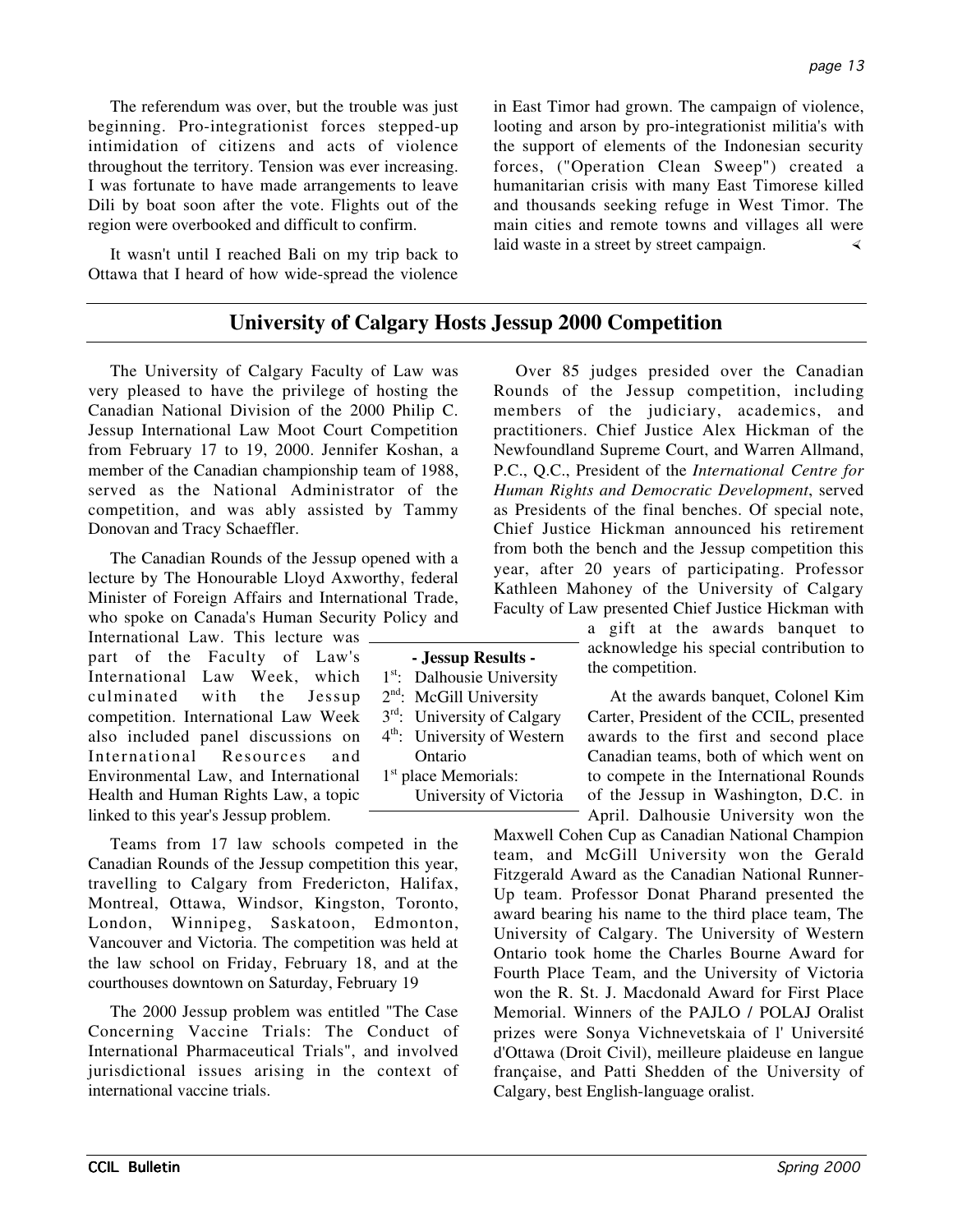At the International Rounds in Washington, both Dalhousie and McGill won three and lost one, but were eliminated before the final 16 team knock-out rounds. The memorials from McGill were judged the 3rd best. In the final result, Melbourne, Australia prevailed over the team from Venezuela.

While the heart of the Jessup competition could be said to be the hard work and intellectual rigour of the student participants, coaches, faculty advisors, and judges, the pacemakers of the competition must also be recognized. University of Calgary law students and alumni made tremendous contributions of time in working as bailiffs, judge assistants, score-keepers, and social coordinators during the event, ensuring that the competition ran smoothly, efficiently, and with spirit. The competition was also made possible through the generous financial support of law firms, government, and publishers from across the country: Burnet, Duckworth & Palmer, Davies, Ward & Beck, Macleod Dixon, Fasken Martineau DuMoulin, Ogilvie Renault, Osler, Hoskin & Harcourt, Torys, the Alberta Law Foundation, Heritage Canada, Department of Justice National Program for the Integration of Both Official Languages in the Administration of Justice (POLAJ / PAJLO), Butterworths Canada Ltd., Canada Law Book Inc., Carswell Thomson Professional Publishing, and Wilson & Lafleur Ltée.

The Canadian Rounds of the 2001Jessup will be hosted by the University of New Brunswick.

# **•** *INTERNATIONAL ENVIRONMENTAL LAW INTEREST GROUP* **• Key International Environmental Negotiations And Meetings: 2000**

- **1. Recent Negotiating Sessions and Meetings**
- $\bullet$  8<sup>th</sup> Session of the Commission on Sustainable Development **(April 24-May 5)**
- Fifth Meeting of the Conference of the Parties to the Convention on Biological Diversity **(May 15- 26)**
- Special Session of the UN Environment Programme (UNEP) Governing Council **(May 29-31)**
- Canada-U.S. Air Quality Agreement, ozone annex negotiations **(June 14-15)**
- **2. Upcoming Negotiating Sessions and Meetings**
- 22 $^{\text{nd}}$  Consultative Meeting of the Parties to the London Convention on the Prevention of Marine Pollution by Dumping of Wastes and other Matter **(September 18-22)**
- Arctic Council Ministerial Meeting **(October 10- 13)**
- 7<sup>th</sup> Meeting of the Intergovernmental Negotiating Committee for the Rotterdam Convention on the Prior Informed Consent Procedure for Certain Hazardous Chemicals and Pesticides in International Trade (**October 30 - November 4)**
- Forum III, Intergovernmental Forum on Chemical Safety (**October 14-20)**
- First Meeting of the UNEP Working Group of Experts on Compliance and Enforcement of International Conventions **(November)**
- Sixth Meeting of the Conference of the Parties to the Framework Convention on Climate Change **(November 13-24)**
- Fifth Meeting of the Intergovernmental Negotiating Committee for a Global Convention on Persistent Organic Pollutants (POPs) **(December 4***-***9)**
- Twelfth Meeting of the Parties to the Montreal Protocol **(December 11-15)**
- First meeting of the Intergovernmental Committee on the Cartagena Protocol on Biosafety **(December 15)**

## **3. Recently Concluded Treaties**

- Liability Protocol to the Basel Convention on the Transboundary Movement of Hazardous Wastes and Their Disposal **(adopted December 10, 1999)**
- Cartagena Protocol on Biosafety **(adopted January 29, 2000)**

For more information, contact Anne Daniel Tel: 994-5733; <anne.daniel@ec.gc.ca>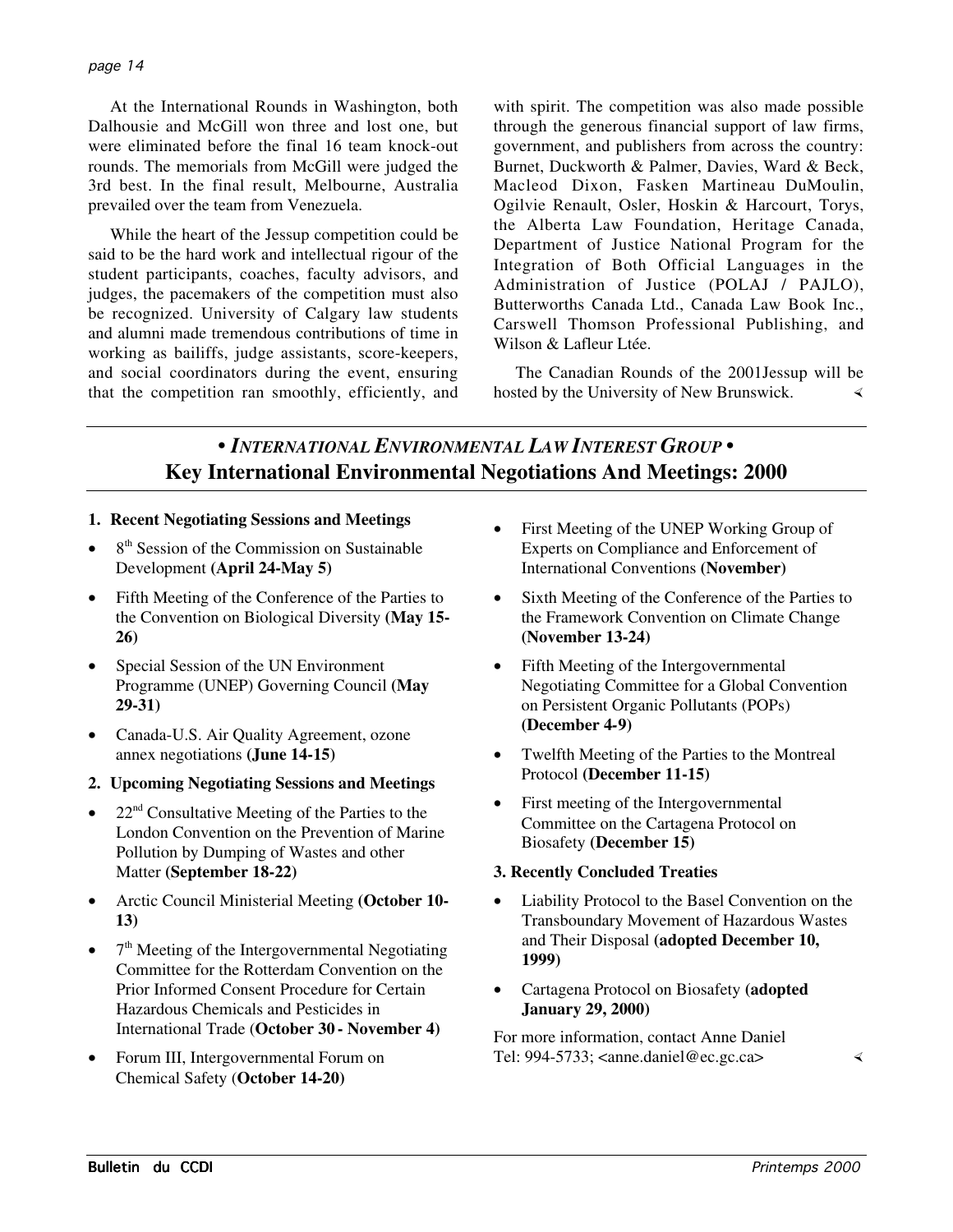# **COMPLIANCE MATTERS Recent Developments Relating to Compliance under Multilateral Treaties in the Area of Disarmament and International Security**

## *• THE MARKLAND GROUP •*

## **I. LEGALITY OF USE OF FORCE – THE CASES OF YUGOSLAVIA V. NATO COUNTRIES**

## **Summary by Sonya Nigam, LLM\***

On March 29, 1999 NATO commenced air strikes against Yugoslavia with a view to stopping the Yugoslav army's actions of "ethnic cleansing" against the Kosovar-Albanians in Kosovo.

On April 29, 1999 the Federal Republic of Yugoslavia instituted proceedings before the International Court of Justice against Belgium, Canada, France, Germany, Italy, the Netherlands, Portugal, Spain, the united Kingdom and the United States of America, all member states of

NATO. Yugoslavia sought to hold these countries responsible for violating their obligation not to use force. It also made a request for provisional measures, asking the Court to order these countries to "cease immediately its acts of use of force" and to "refrain from any act of threat or use of force" against Yugoslavia.

In its declaration recognizing the jurisdiction of the Court, Yugoslavia limited its consent to "disputes arising or which may arise after the signature of the present Declaration". The declaration was signed on April 25, 1999.

Yugoslavia invoked 4 bases of jurisdiction:

- Article 36, para. 2 of the ICJ Statute in the case against Belgium, Canada, the Netherlands, Portugal, Spain and the United Kingdom;
- Article 38, para. 5 of the Rules of Court in the case against France, Germany, Italy and the United States;
- Article IX of the Genocide Convention in the cases against all ten respondents; and
- two treaties from the 1930s in the cases against Belgium and the Netherlands.

Sonya Nigam is a legal writer and editor based in Ottawa.

In two of the cases, those against Spain and the United States, the Court found that it manifestly lacked jurisdiction, as neither of these two countries had consented to the jurisdiction of the Court. These cases were ordered to be removed from its List.

In the other eight cases, the Court refused the request for provisional measures, finding that it did

> not have *prima facie* jurisdiction, which is a prerequisite for the issue of provisional measures. These cases, however, continue to remain on the docket, as their issues are not prejudged by any findings on the request for provisional measures.

There was general agreement that the Court did not have *prima facie* jurisdiction over France, Germany, Italy and the United Kingdom. However, the same concurrence did not exist regarding the cases against Belgium, Canada, the Netherlands and Portugal.

In relation to these four states, Yugoslavia claimed jurisdiction on the basis of Article 36, para. 2. The court found it did not have *prima facie* jurisdiction because the incident took place prior to April 25, 1999, the date of Yugoslavia's declaration. Since the Yugoslav declaration only recognized the Courts jurisdiction for events after this date, the dispute was outside the Court's temporal limit. In her separate opinion Judge Higgins explains:

Certainly there were events, occurring after April 25<sup>th</sup>, that were the subject of the Federal Republic of Yugoslavia's complaint (though these were not specified by date or in any detail). But the Court has not been able to see a dispute arising only after April  $25^{\text{th}}$ .

This argument was strongly criticized in the dissenting opinions of Judges Shi, Vereshchetin and Vice-President Weeramantry.

The text of the judgments and opinions can be found at <http://www.icj-cij.org>.

**º º º**

203-150 Wilson Street West Ancaster (Ontario) L9G 4E7 Tel: (905) 648-3306 Fax: (905) 648-2563 E-mail: marklandgroup@hwcn.org Internet: www.hwcn.org/link/mkg

**The Markland Group**

\*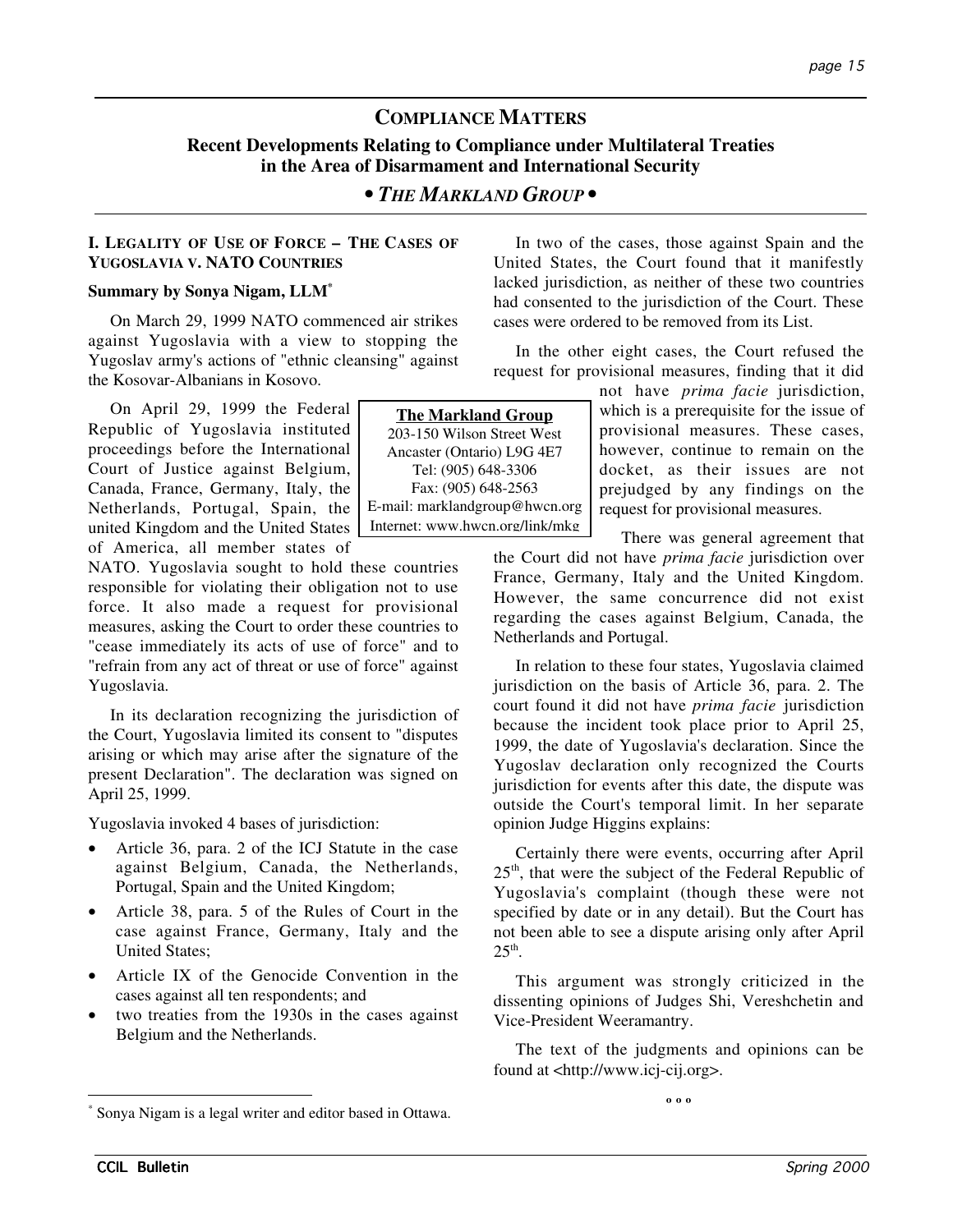## **II. BOOK REVIEW**

Margaret P. Doxey, *United Nations Sanctions: Current Policy Issues*; *Revised Edition* (Halifax: Dalhousie University, 1999) pp. 57.

Dr. Doxey is Emeritus Professor and Senior Research Associate, Department of Political Studies, Trent University, Ontario. She is the author of *Economic Sanctions and International Enforcement*  $(2^{nd}$  ed.; Macmillan for the Royal Institute of International Affairs, 1980); and *International* Sanctions in Contemporary Perspective (2<sup>nd</sup> ed.; Macmillan/St. Martins Press, 1996); and numerous articles in the international organization field. The following is an excerpt from the annotated bibliography by Chris Spencer entitled *Global Issues of the 21st Century – UN Challenges*

*<*http://www.cyberus.ca/~spencer>:

"A very useful booklet containing information up to April 99. Appendix offers basic facts about all sanctions imposed under UN Charter (Chapter VII). Text examines the four issues subject to debate:

- Domestic economic costs of sanctions to 'sending' states and prospects for burden-sharing. Options: financial help; tariff adjustments; technical/humanitarian assistance; specific help with sanctions enforcement.
- Mitigation on humanitarian grounds of sanctionsinduced hardships in 'targets'. Ideally, punishment fits the crime, but scope for: improving ways to determine need; handling humanitarian exemptions; avoiding abuse through monitoring.
- Determining scope for direct targeting of leaders and elite groups. Types of targeted sanctions: personal travel restrictions; limit/end international bodies' membership (privileges); restrict air links; cultural/sports boycotts; financial sanctions (freezing assets) – most promising, but speed, information, selection, discipline are critical.
- Improved administration and enforcement. Much effort is underway to improve the work of Sanctions Committees; humanitarian issues will be handled better, but to detect/control serious violations of sanctions regimes remain strictly limited.

### **III. BIOLOGICAL WEAPONS**

Progress towards a Protocol on a verification and compliance mechanism continues but the end is not in sight. The Ad Hoc Group responsible for negotiating the document convened for its  $18<sup>th</sup>$ session in January and February 2000, and it was apparent that deep rifts remain on issues such as the need to protect military and commercial secrets, inspection and monitoring procedures and the cost of verification. Commenting on these issues, Henrietta Wilson, writing in VERTIC's newsletter "Trust and Verify" says, "While all of these concerns are legitimate, they may be used by some states to slow down the talks in the hope of preventing the emergence of a strong Protocol or, indeed, any Protocol at all." (For a free e-mail copy of the VERTIC newsletter, see <http:// www.vertig.org> and follow instructions.)

An excellent summary of the background and current status of the negotiations is to be seen in an article by Jenni Rissanen in *Disarmament Diplomacy*, (January/February 2000). It can be downloaded at: <http://www.acronym.org.uk>.

A series of Evaluation Papers covering each article of the Rolling Text by Malcolm Dando, Graham S. Pearson and Nicholas A. Sims is also available: <http://www.brad.ac.uk/acad/sbtwc>.

**º º º**

## **IV. SANCTIONS AGAINST IRAQ**

Doug Scott represented the Markland Group before the *House of Commons Standing Committee on Foreign Affairs* on March 23. Of the thirteen NGO presenters, he and Ron Cleminsion were the only ones arguing in favour of maintaining the sanctions. (An expanded version of Doug Scott's presentation can be found on the Markland Group's website at http://www.hcwn.org/link/mkg. The Committee later tabled a report giving qualified approval for the idea of terminating the sanctions without delay and recommending that the government "urgently pursue" such a policy. Minister Axworthy has not yet indicated whether he intends to follow this recommendation.

**º º º**

**º º º**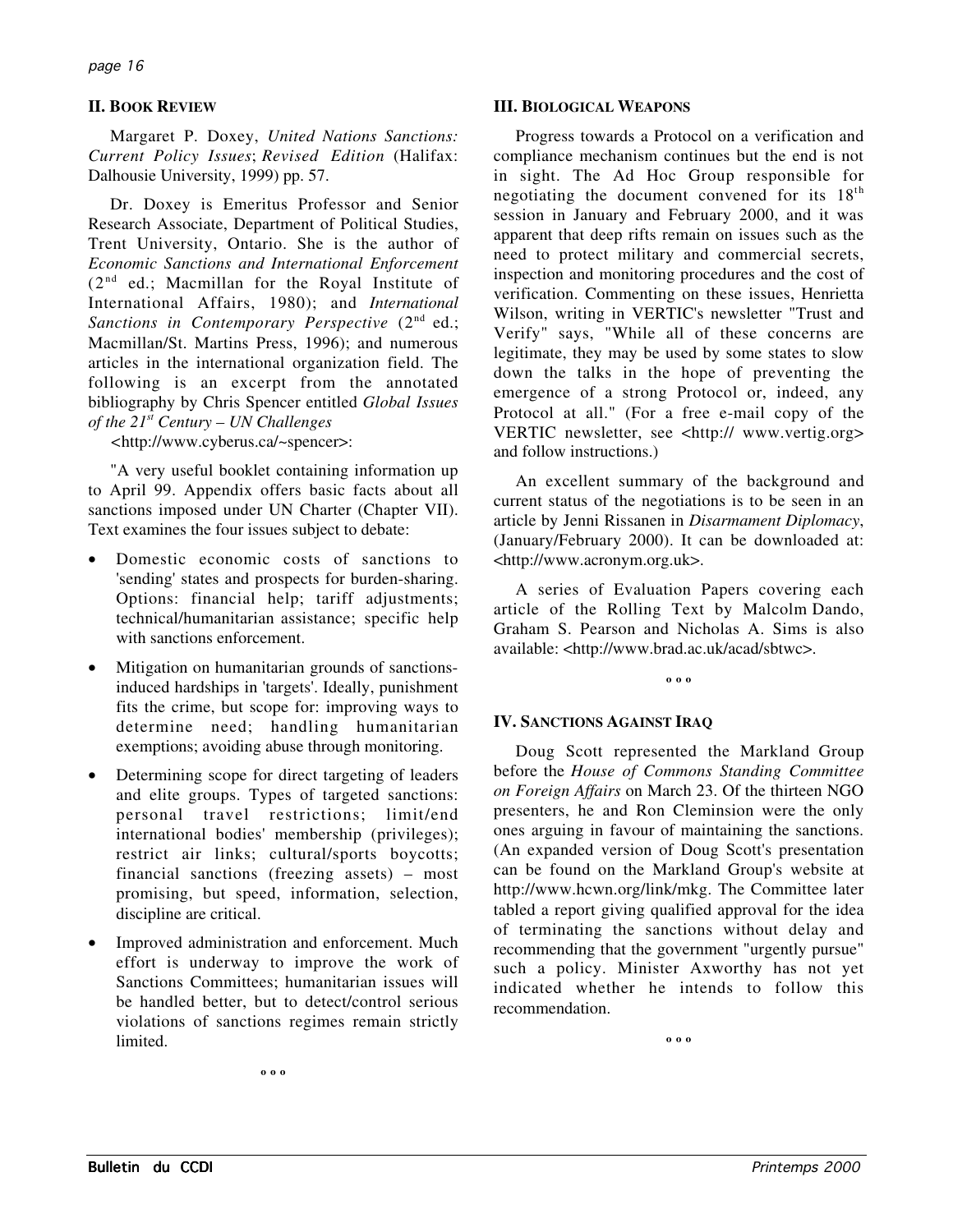## **V. WHAT EVER HAPPENED TO "STAR WARS"?**

## **By Samina Khan, Osgoode Hall Law School & Doug Scott, the Markland Group\***

While it is widely perceived that the Strategic Defence Initiative (SDI) or "Star Wars", was abandoned because it was technically too difficult and too expensive, Harold Koh, Professor of International Law at Yale Law School, currently on leave serving as the Clinton Administration's Assistant Secretary of State for Human Rights, Democracy and Labor, has a different explanation – one that should be of interest to international lawyers.<sup>9</sup> Koh argues that when the Reagan Administration proposed in 1985 to "reinterpret" the ABM Treaty in such a way as to permit the SDI project to proceed, various transnational actors and non-governmental organizations mobilized elite and popular constituencies to challenge the Administration's plan The challenge took place within Senate hearings, debates over other arms control treaties, journal articles, and op-ed columns. As a result, Congress withheld appropriations from SDI tests that did not conform with the treaty; and the Senate adopted a position on the ABM Treaty Interpretation Resolution, which reaffirmed its original understanding of the treaty. In response, the Reagan and Bush Administrations maintained that their broad reinterpretation was "legally correct," but announced that they would comply with the original understanding as a matter of "policy." In 1993, the episode ended when President Clinton repudiated the unilateral Reagan reinterpretation and announced that his administration would abide by the original ABM Treaty interpretation.

Koh, in effect, argues that this episode supports his "transnational legal process" theory, which posits that nations obey international law best when it becomes "internalized" through a process of repeated interaction, norm enunciation and interpretation, involving states, governments, NGOs engaged in transnational public law litigation in domestic courts, international arbitration and legislative lobbying.

The US is now faced with the son of SDI. Possibly less ambitious in the technical sense, the proposed national missile defense program (NMD)

runs into the same kind of trouble with the ABM treaty. Unlike 1985, however, the US administration is seeking Russian government consent rather than presuming to alter the ABM treaty unilaterally. As the ABM reinterpretation debate illustrates, pursuing national interests by working within coalitions of allies and through international treaties can be as least as effective as pursuing national interests through unilateral approaches that reject treaty use. The ABM reinterpretation debate is evidence of the inherent power of treaties, and can therefore be seen as a victory for treaty-making.

**º º º**

#### **VI. ARTICLE REVIEW**

Tucker, Michael J., "'After Detection – What?' A Revisit", (in *Multilateral Approaches to Non-Proliferation*, Andrew Latham, Ed., York University Press, 1996).

#### **Reviewed by Sean Howard, Ph.D.\***

The issue of how to respond to violations of arms control accords is both complex and momentous. While there are many different types of treaty and transgression, the basic political question is compellingly simple: how to sensibly but effectively 'deal with cheats'? Fred Iklé's 1961 paper in *Foreign Affairs*, 'After Detection – What?', has long been considered a classic consideration of this theme. In 1996, Michael J. Tucker conducted a long overdue and thoroughly rewarding challenge inspection of Iklé's analysis.

Iklé is naturally preoccupied with the Cold War confrontation and the need, as he perceives it, for the West to be prepared to react to Soviet noncompliance by increasing military spending and deployment, avoiding a repetition of the calamitous failure to respond vigorously to Nazi Germany's illegal rearmament. To help both detect and deter cheating, Iklé stresses the value of structured cooperation between Western allies in the form of a multilateral agency to monitor compliance and report on its work to the United Nations.

Tucker assesses the extent to which the end of the Cold War increases the prospects for international cooperation in monitoring compliance while also producing new dilemmas in effectively responding to detected violations. While the basic response urged

Samina Khan is in her final year at Osgoode Hall Law School; Doug Scott is President of the Markland Group.

H. Koh, "Why Do Nations Obey International Law?" (1997) Y L.J. 2599.

Sean Howard was founding editor of *Disarmament Diplomacy*. He is a freelance researcher in Nova Scotia.